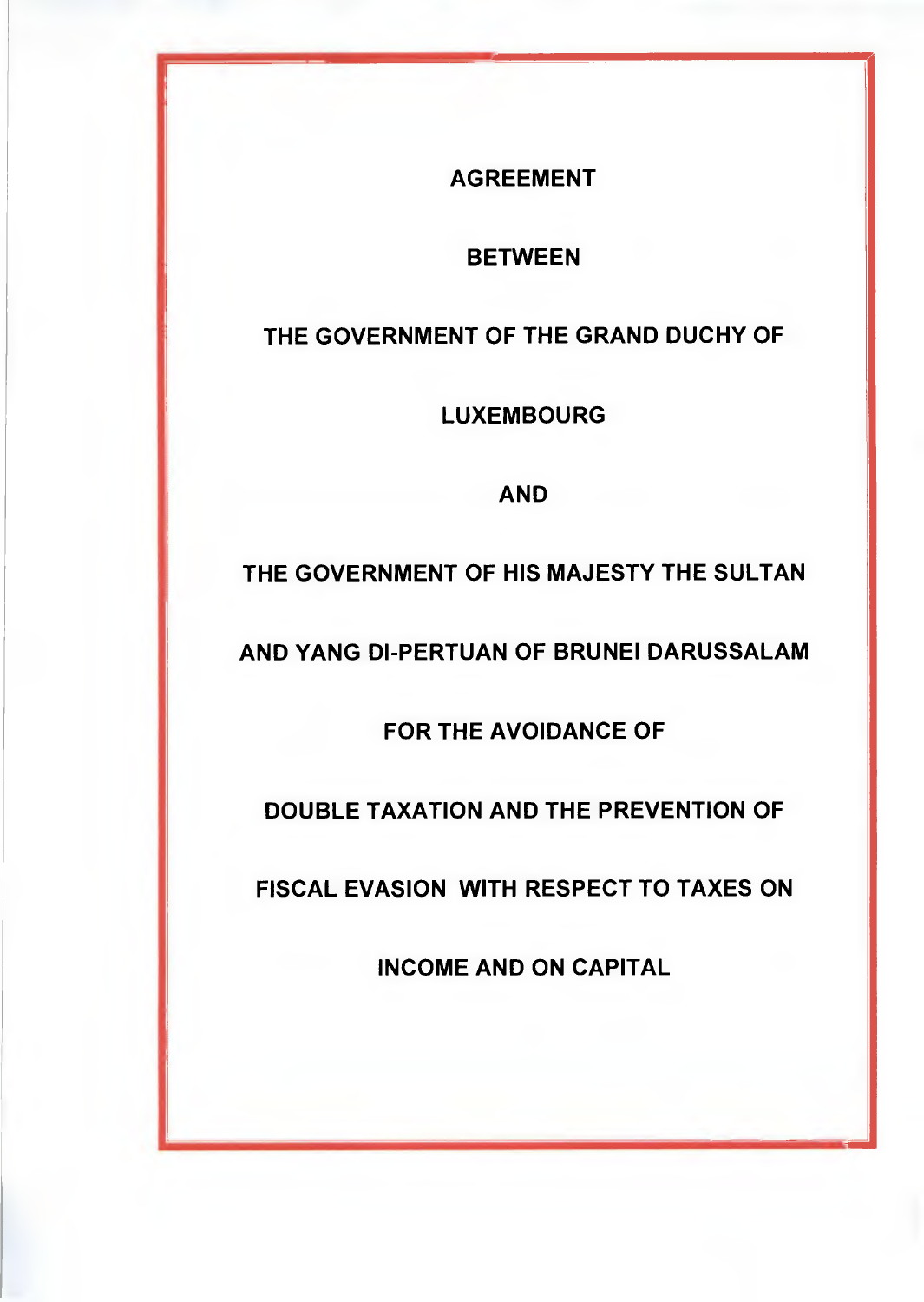The Government of the Grand Duchy of Luxembourg and the Government of His Majesty the Sultan and Yang Di-Pertuan of Brunei Darussalam

Desiring to conclude an Agreement for the avoidance of double taxation and the prevention of fiscal evasion with respect to taxes on income and on capital,

Have agreed as follows:

## Article 1 PERSONS COVERED

This Agreement shall apply to persons who are residents of one or both of the Contracting States

#### Article 2

#### TAXES COVERED

1. This Agreement shall apply to taxes on income and on capital imposed on behalf of a Contracting State or of its local authorities, irrespective of the manner in which they are levied.

2. There shall be regarded as taxes on income and on capital all taxes imposed on total income, on total capital, or on elements of income or of capital, including taxes on gains from the alienation of movable or immovable property, taxes on the total amounts of wages or salaries paid by enterprises, as well as taxes on capital appreciation.

3. The existing taxes to which this Agreement shall apply are in particular:

a) in the case of Luxembourg:

- (i) the income tax on individuals (l'impôt sur le revenu des personnes physiques);
- (ii) the corporation tax (l'impôt sur le revenu des collectivités);
- (iii) the capital tax (l'impôt sur la fortune); and
- (iv) the communal trade tax (l'impôt commercial communal);
- (hereinafter referred to as "Luxembourg tax);

b) in the case of Brunei Darussalam:

- (i) income tax imposed under Income Tax Act (Cap. 35); and
- (ii) petroleum profits tax imposed under Income Tax (Petroleum) Act (Cap. 119);
- (hereinafter referred to as "Brunei Darussalam tax").

4. This Agreement shall apply also to any identical or substantially similar taxes that are imposed after the date of signature of this Agreement in addition to, or in place of, the existing taxes. The competent authorities of the Contracting States shall notify each other of any significant changes that have been made in their taxation laws.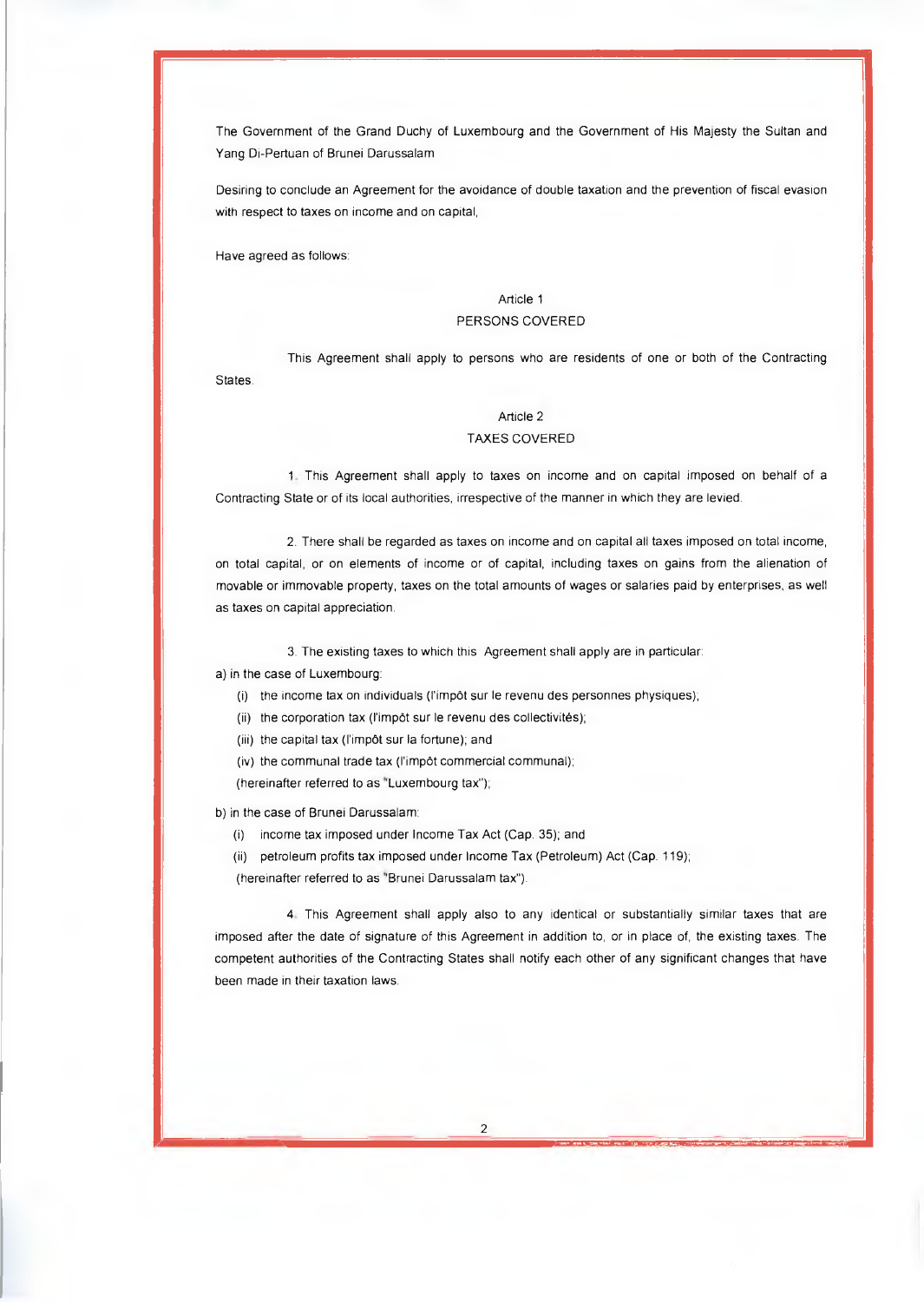## Article 3

## GENERAL DEFINITIONS

1. For the purposes of this Agreement, unless the context otherwise requires:

- a) the term "Luxembourg" means the Grand Duchy of Luxembourg and, when used in a geographical sense, means the territory of the Grand Duchy of Luxembourg;
- b) the term "Brunei Darussalam" means the territory of Brunei Darussalam including its territorial sea, extending to the airspace above such territory, over which it exercises sovereignty, and the maritime area beyond its territorial sea, including sea-bed and subsoil, which has been or may hereafter be designated under the laws of Brunei Darussalam, as an area over which it exercises sovereign rights and jurisdiction in accordance with international law;
- c) the terms "a Contracting State" and the "other Contracting State" mean Luxembourg or Brunei Darussalam as the context requires;
- d) the term "person" includes an individual, a company and any other body of persons;
- e) the term "company" means any body corporate or any entity that is treated as a body corporate for tax purposes;
- f) the terms "enterprise of a Contracting State" and "enterprise of the other Contracting State" mean respectively an enterprise carried on by a resident of a Contracting State and an enterprise carried on by a resident of the other Contracting State;
- g) the term "international traffic" means any transport by a ship or aircraft operated by an enterprise that has its place of effective management in a Contracting State, except when the ship or aircraft is operated solely between places in the other Contracting State;
- h) the term "competent authority" means:
	- (i) in the case of Luxembourg, the Minister of Finance or his authorised representative;
	- (ii) in the case of Brunei Darussalam, the Minister of Finance or his authorised representative;
- i) the term "national" means:
	- (i) any individual possessing the nationality of a Contracting State under the applicable laws of that Contracting State; and
	- (ii) any legal person, partnership or association deriving its status as such from the laws in force in a Contracting State;
- j) the term "tax" means Luxembourg tax or Brunei Darussalam tax, as the context requires.

2. As regards the application of this Agreement at any time by a Contracting State, any term not defined therein shall, unless the context otherwise requires, have the meaning that it has at that time under the law of that Contracting State for the purposes of the taxes to which this Agreement applies, any meaning under the applicable tax laws of that Contracting State prevailing over a meaning given to the term under other laws of that Contracting State.

## Article 4

### RESIDENT

1. For the purposes of this Agreement, the term "resident of a Contracting State" means any person who, under the laws of that Contracting State, is liable to tax therein by reason of his domicile, residence, place of management or any other criterion of a similar nature, and also includes that Contracting State and any local authority thereof. This term, however, does not include any person who is liable to tax in that Contracting State in respect only of income from sources in that Contracting State or capital situated therein.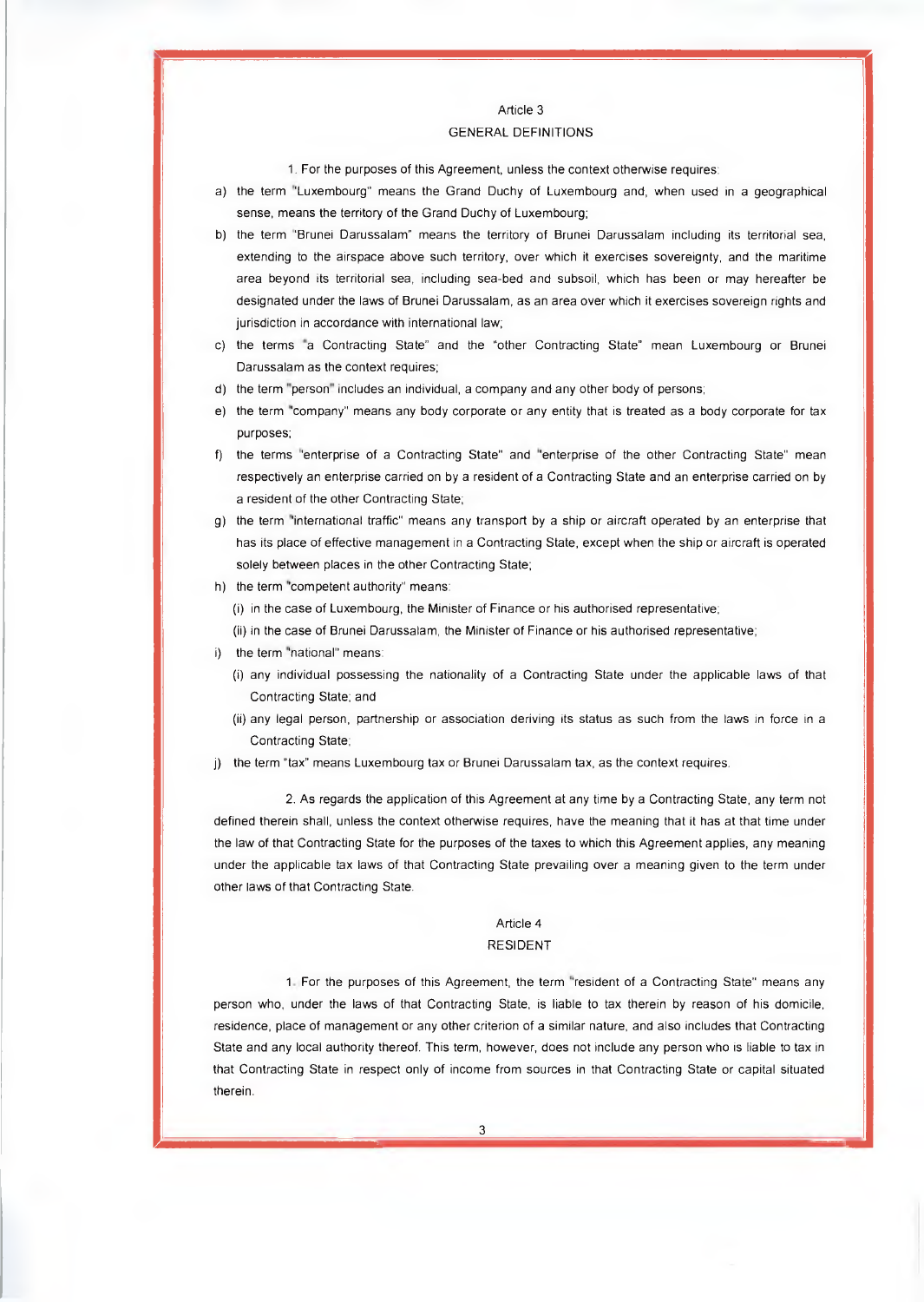2. Where by reason of the provisions of paragraph 1 an individual is a resident of both Contracting States, then his status shall be determined as follows:

- a) he shall be deemed to be a resident only of the Contracting State in which he has a permanent home available to him; if he has a permanent home available to him in both Contracting States, he shall be deemed to be a resident only of the Contracting State with which his personal and economic relations are closer (centre of vital interests);
- b) if the Contracting State in which he has his centre of vital interests cannot be determined, or if he has not a permanent home available to him in either Contracting State, he shall be deemed to be a resident only of the Contracting State in which he has an habitual abode;
- c) if he has an habitual abode in both Contracting States or in neither of them, he shall be deemed to be a resident only of the Contracting State of which he is a national;
- d) if he is a national of both Contracting States or of neither of them, the competent authorities of the Contracting States shall settle the question by mutual agreement.

3. Where by reason of the provisions of paragraph 1 a person other than an individual is a resident of both Contracting States, then it shall be deemed to be a resident only of the Contracting State in which its place of effective management is situated.

#### Article 5

#### PERMANENT ESTABLISHMENT

1. For the purposes of this Agreement, the term "permanent establishment" means a fixed place of business through which the business of an enterprise is wholly or partly carried on.

2. The term "permanent establishment" includes especially:

- a) a place of management;
- b) a branch;
- c) an office;
- d) a store, warehouse or premises used as a sales outlet unless the activities fall within paragraphs 3 a) or *b);*
- e) a factory;
- f) a workshop;
- g) a mine, an oil or gas well, a quarry or any other place of extraction of natural resources;
- h) a drilling rig or working ship used for the exploration of natural resources; and
- i) a building site, a construction, assembly or installation project or supervisory activities in connection therewith, provided such site, project or activities last for a period of more than 183 days.

3. Notwithstanding the preceding provisions of this Article, the term "permanent establishment"

shall be deemed not to include:

- a) the use of facilities solely for the purpose of storage or display of goods or merchandise belonging to the enterprise;
- b) the maintenance of a stock of goods or merchandise belonging to the enterprise solely for the purpose of storage or display;
- c) the maintenance of a stock of goods or merchandise belonging to the enterprise solely for the purpose of processing by another enterprise;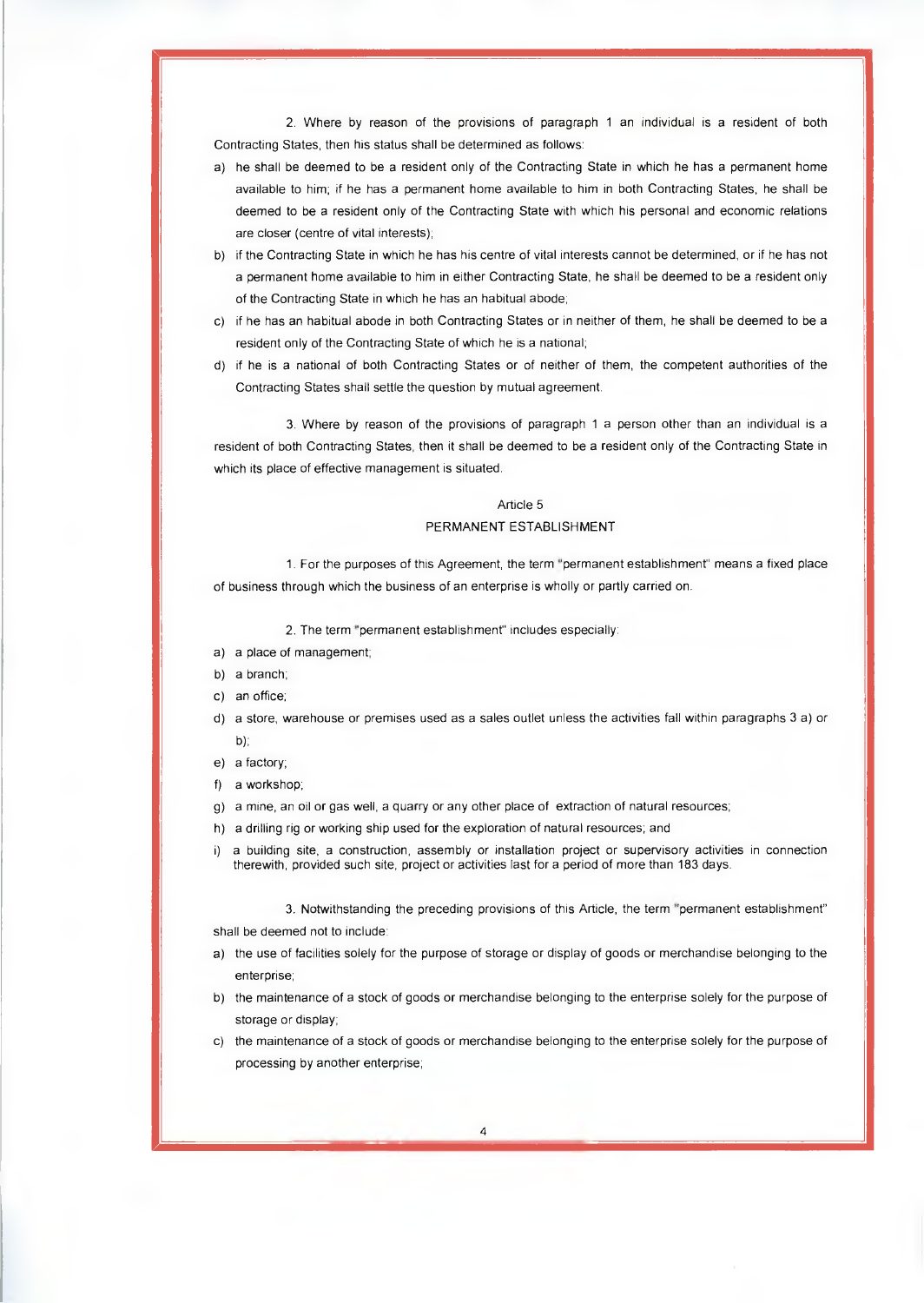- d) the maintenance of a fixed place of business solely for the purpose of purchasing goods or merchandise or of collecting information, for the enterprise;
- e) the maintenance of a fixed place of business solely for the purpose of carrying on, for the enterprise, any other activity of a preparatory or auxiliary character;
- f) the maintenance of a fixed place of business solely for any combination of activities mentioned in subparagraphs a) to e), provided that the overall activity of the fixed place of business resulting from this combination is of a preparatory or auxiliary character.

4. Notwithstanding the provisions of paragraphs 1 and 2, where a person - other than an agent of an independent status to whom paragraph 5 applies - is acting in a Contracting State on behalf of an enterprise of the other Contracting State, that enterprise shall be deemed to have a permanent establishment in the first-mentioned Contracting State in respect of any activities which that person undertakes for the enterprise, if such a person:

- a) has and habitually exercises in that Contracting State an authority to conclude contracts in the name of the enterprise, unless the activities of such person are limited to those mentioned in paragraph 3 which, if exercised through a fixed place of business, would not make this fixed place of business a permanent establishment under the provisions of that paragraph; or
- b) has no such authority, but habitually maintains in the first-mentioned Contracting State a stock of goods or merchandise from which he regularly delivers goods or merchandise on behalf of the enterprise.

5. An enterprise of a Contracting State shall not be deemed to have a permanent establishment in the other Contracting State merely because it carries on business in that other Contracting State through a broker, general commission agent or any other agent of an independent status, provided that such persons are acting in the ordinary course of their business. However, when the activities of such an agent are devoted wholly or almost wholly on behalf of that enterprise, and conditions are made or imposed between that enterprise and the agent in their commercial and financial relations which differ from those which would have been made between independent enterprises, he will not be considered an agent of an independent status within the meaning of this paragraph.

6. The fact that a company which is a resident of a Contracting State controls or is controlled by a company which is a resident of the other Contracting State, or which carries on business in that other Contracting State (whether through a permanent establishment or otherwise), shall not of itself constitute either company a permanent establishment of the other.

#### Article 6

#### INCOME FROM IMMOVABLE PROPERTY

1. Income derived by a resident of a Contracting State from immovable property (including income from agriculture, forestry or fishery) situated in the other Contracting State may be taxed in that other Contracting State.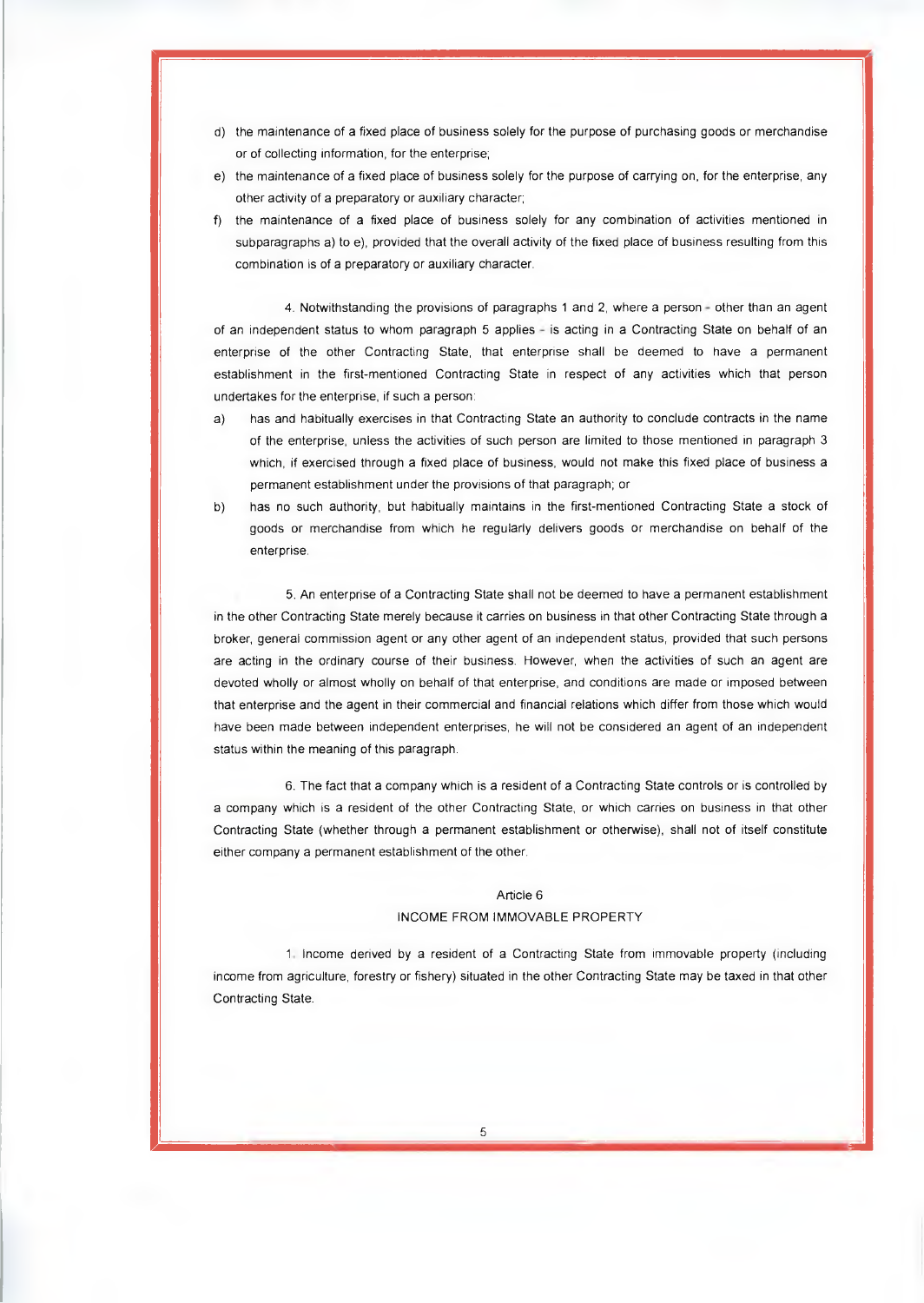2. The term "immovable property" shall have the meaning which it has under the law of the Contracting State in which the property in question is situated. The term shall in any case include property accessory to immovable property, livestock and equipment used in agriculture, forestry and fishery, rights to which the provisions of general law respecting landed property apply, usufruct of immovable property and rights to variable or fixed payments as consideration for the working of, or the right to work, mineral deposits, sources and other natural resources; ships, boats and aircraft shall not be regarded as immovable property.

3. The provisions of paragraph 1 shall apply to income derived from the direct use, letting, or use in any other form of immovable property.

4. The provisions of paragraphs 1 and 3 shall also apply to the income from immovable property of an enterprise and to income from immovable property used for the performance of independent personal services.

## Article 7 BUSINESS PROFITS

1. The profits of an enterprise of a Contracting State shall be taxable only in that Contracting State unless the enterprise carries on business in the other Contracting State through a permanent establishment situated therein. If the enterprise carries on business as aforesaid, the profits of the enterprise may be taxed in the other Contracting State but only so much of them as is attributable to that permanent establishment.

2. Subject to the provisions of paragraph 3, where an enterprise of a Contracting State carries on business in the other Contracting State through a permanent establishment situated therein, there shall in each Contracting State be attributed to that permanent establishment the profits which it might be expected to make if it were a distinct and separate enterprise engaged in the same or similar activities under the same or similar conditions and dealing wholly independently with the enterprise of which it is a permanent establishment.

3. a) In the determination of the profits of a permanent establishment, there shall be allowed as deductions expenses which are incurred for the purposes of the business of the permanent establishment including executive and general administrative expenses so incurred, whether in the Contracting State in which the permanent establishment is situated or elsewhere.

b) However, no such deduction shall be allowed in respect of amounts, if any, paid (otherwise than towards reimbursement of actual expenses) by the permanent establishment to the head office of the enterprise or any of its other offices, by way of royalties, fees or other similar payments in return for the use of patents or other rights, or by way of commission, for specific services performed or for management, or, except in the case of a banking enterprise, by way of interest on moneys lent to the permanent establishment. Likewise, no account shall be taken, in the determination of the profits of a permanent establishment, for amounts charged (otherwise than towards reimbursement of actual expenses), by the permanent establishment to the head office of the enterprise or any of its other offices, by way of royalties, fees or other similar payments in return for the use of patents or other rights, or by way of commission for specific services performed or for management, or, except in the case of a banking enterprise, by way of interest on moneys lent to the head office of the enterprise or any of its other offices.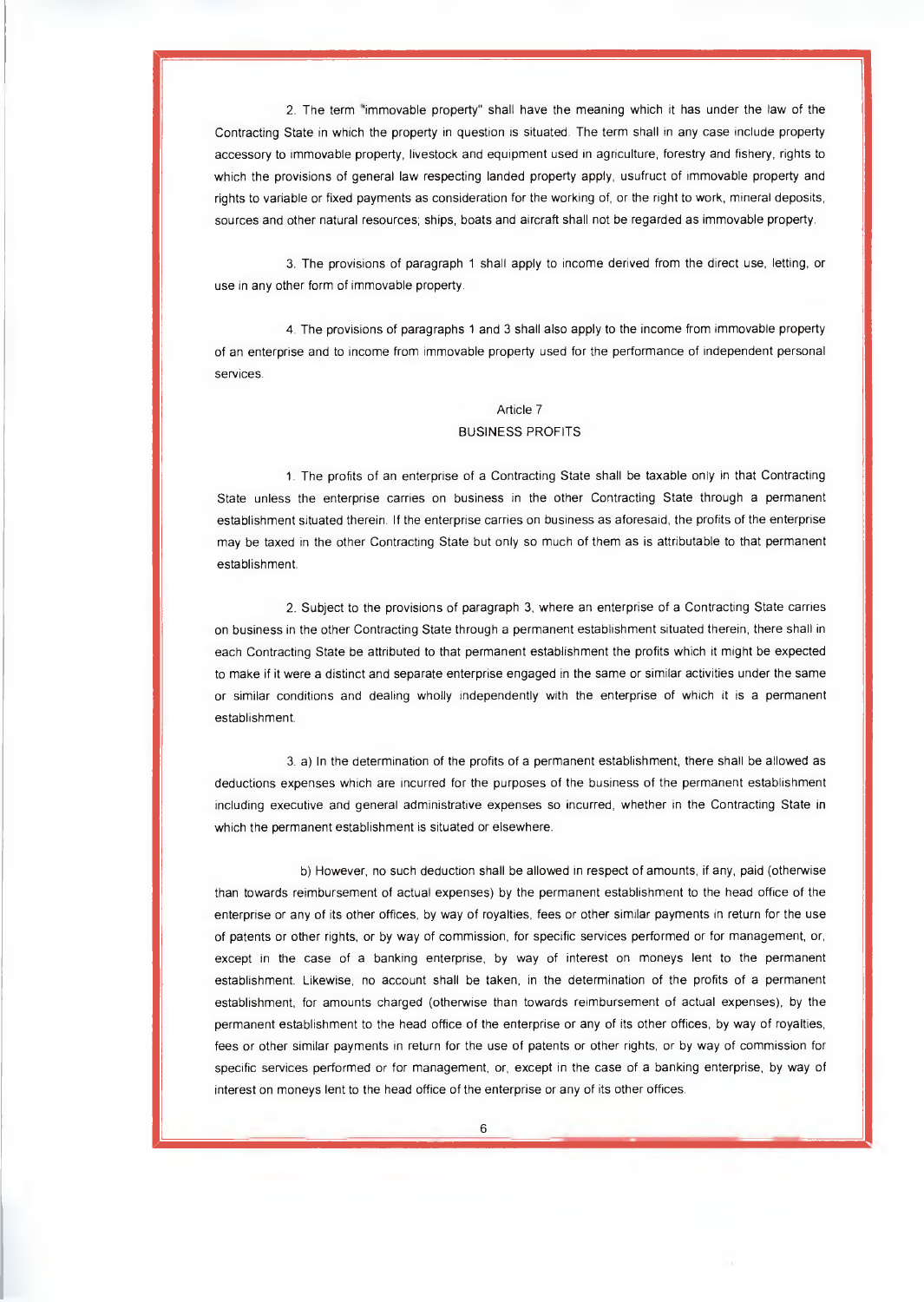4. Insofar as it has been customary in a Contracting State to determine the profits to be attributed to a permanent establishment on the basis of an apportionment of the total profits of the enterprise to its various parts, nothing in paragraph 2 shall preclude that Contracting State from determining the profits to be taxed by such an apportionment as may be customary; the method of apportionment adopted shall, however, be such that the result shall be in accordance with the principles contained in this Article.

5. For the purposes of the preceding paragraphs, the profits to be attributed to the permanent establishment shall be determined by the same method year by year unless there is good and sufficient reason to the contrary.

6. Where profits include items of income which are dealt with separately in other Articles of this Agreement, then the provisions of those Articles shall not be affected by the provisions of this Article.

### Article 8 SHIPPING AND AIR TRANSPORT

1. Profits from the operation of ships or aircraft in international traffic shall be taxable only in the Contracting State in which the place of effective management of the enterprise is situated.

2. If the place of effective management of a shipping enterprise is aboard a ship, then it shall be deemed to be situated in the Contracting State in which the home harbour of the ship is situated, or, if there is no such home harbour, in the Contracting State of which the operator of the ship is a resident.

3. The provisions of paragraph 1 shall also apply to profits from the participation in a pool, a joint business or an international operating agency.

## Article 9

### ASSOCIATED ENTERPRISES

#### 1. Where

- a) an enterprise of a Contracting State participates directly or indirectly in the management, control or capital of an enterprise of the other Contracting State, or
- b) the same persons participate directly or indirectly in the management, control or capital of an enterprise of a Contracting State and an enterprise of the other Contracting State,

and in either case conditions are made or imposed between the two enterprises in their commercial or financial relations which differ from those which would be made between independent enterprises, then any profits which would, but for those conditions, have accrued to one of the enterprises, but, by reason of those conditions, have not so accrued, may be included in the profits of that enterprise and taxed accordingly.

2. Where a Contracting State includes in the profits of an enterprise of that Contracting State and taxes accordingly - profits on which an enterprise of the other Contracting State has been charged to tax in that other Contracting State and the profits so included are profits which would have accrued to the enterprise of the first-mentioned Contracting State if the conditions made between the two enterprises had been those which would have been made between independent enterprises, then that other Contracting State shall make an appropriate adjustment to the amount of the tax charged therein on those profits. In determining such adjustment, due regard shall be had to the other provisions of this Agreement and the competent authorities of the Contracting States shall if necessary consult each other.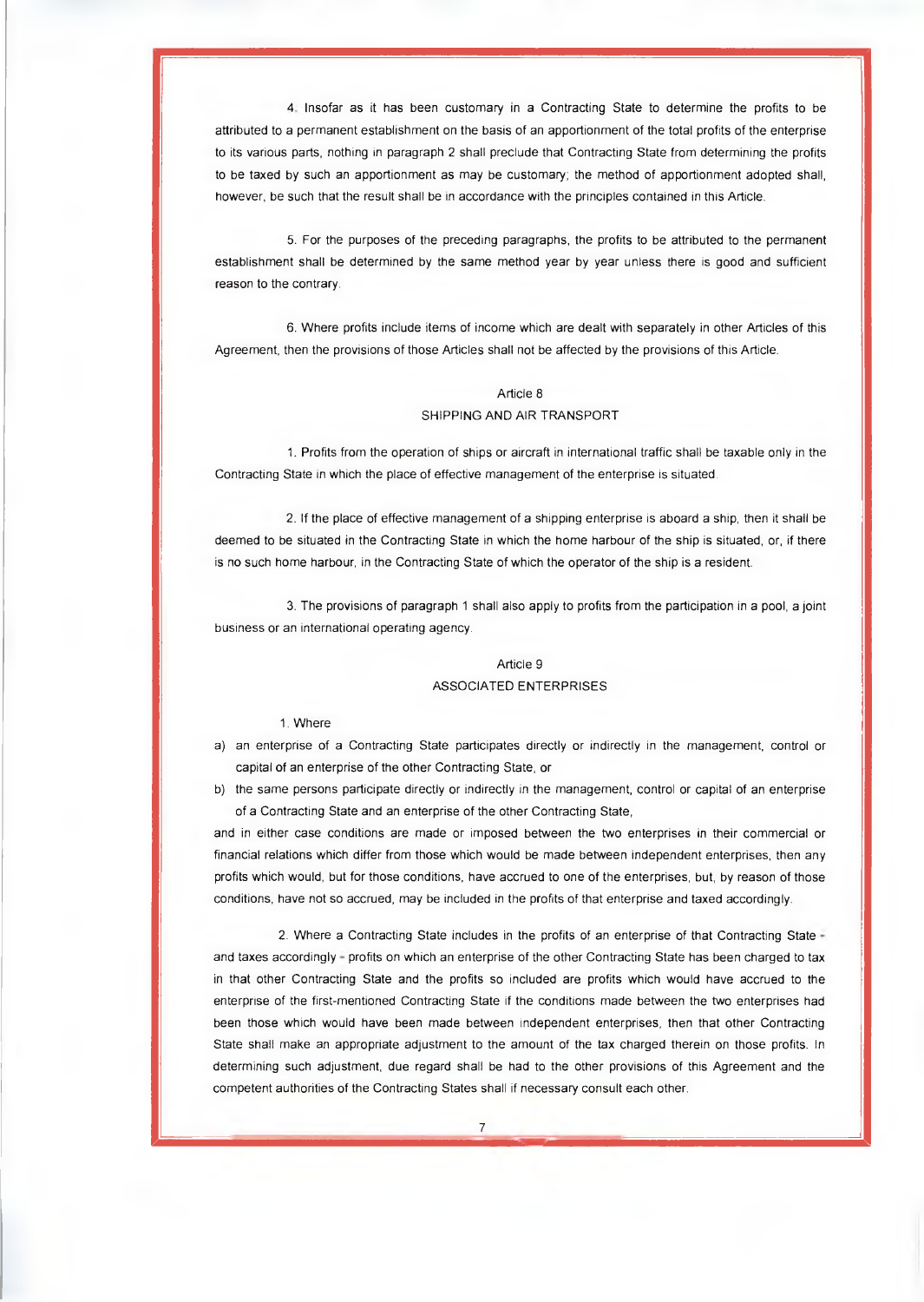3. The provisions of paragraph 2 shall not apply where judicial, administrative or legal proceedings have resulted in a final ruling that by actions giving rise to an adjustment of profits under paragraph 1, one of the enterprises concerned is liable to penalty with respect to fraud, gross negligence or wilful default.

### Article 10

#### DIVIDENDS

1. Dividends paid by a company which is a resident of a Contracting State to a resident of the other Contracting State may be taxed in that other Contracting State.

2. However, such dividends may also be taxed in the Contracting State of which the company paying the dividends is a resident and according to the laws of that State, but if the beneficial owner of the dividends is a resident of the other Contracting State, the tax so charged shall not exceed:

- a) 0 per cent of the gross amount of the dividends if the beneficial owner is a company (other than a partnership) which holds directly at least 10 per cent of the capital of the company paying the dividends;
- b) 10 per cent of the gross amount of the dividends in all other cases.

This paragraph shall not affect the taxation of the company in respect of the profits out of which the dividends are paid.

3. Notwithstanding the provisions of paragraph 2, dividends paid by a company which is a resident of a Contracting State to the Government of the other Contracting State shall be exempt from tax in the first-mentioned Contracting State.

For the purposes of this paragraph, the term "Government" shall include:

- a) in the case of Brunei Darussalam:
	- (i) the Autoriti Monetari Brunei Darussalam;
	- (ii) the Brunei Investment Agency;
	- (iii) the Lembaga Tabung Amanah Pekerja;
	- (iv) the Supplemental Contributory Pensions Board;
	- (v) any local or statutory authority or body exempt from tax in Brunei Darussalam;
	- (vi) any body corporate wholly owned by the Government of Brunei Darussalam (as defined in this Article); and
	- (vii) such other institutions as may be agreed from time to time between the competent authorities of the Contracting States;
- b) in the case of Luxembourg:
	- (i) the National Credit and Investment Corporation (la Société Nationale de Crédit et d'Investissement — SNCI);
	- (ii) the Central Bank;
	- (iii) any local or statutory authority or body exempt from tax in Luxembourg; and
	- (iv) such other institutions as may be agreed from time to time between the competent authorities of the Contracting States.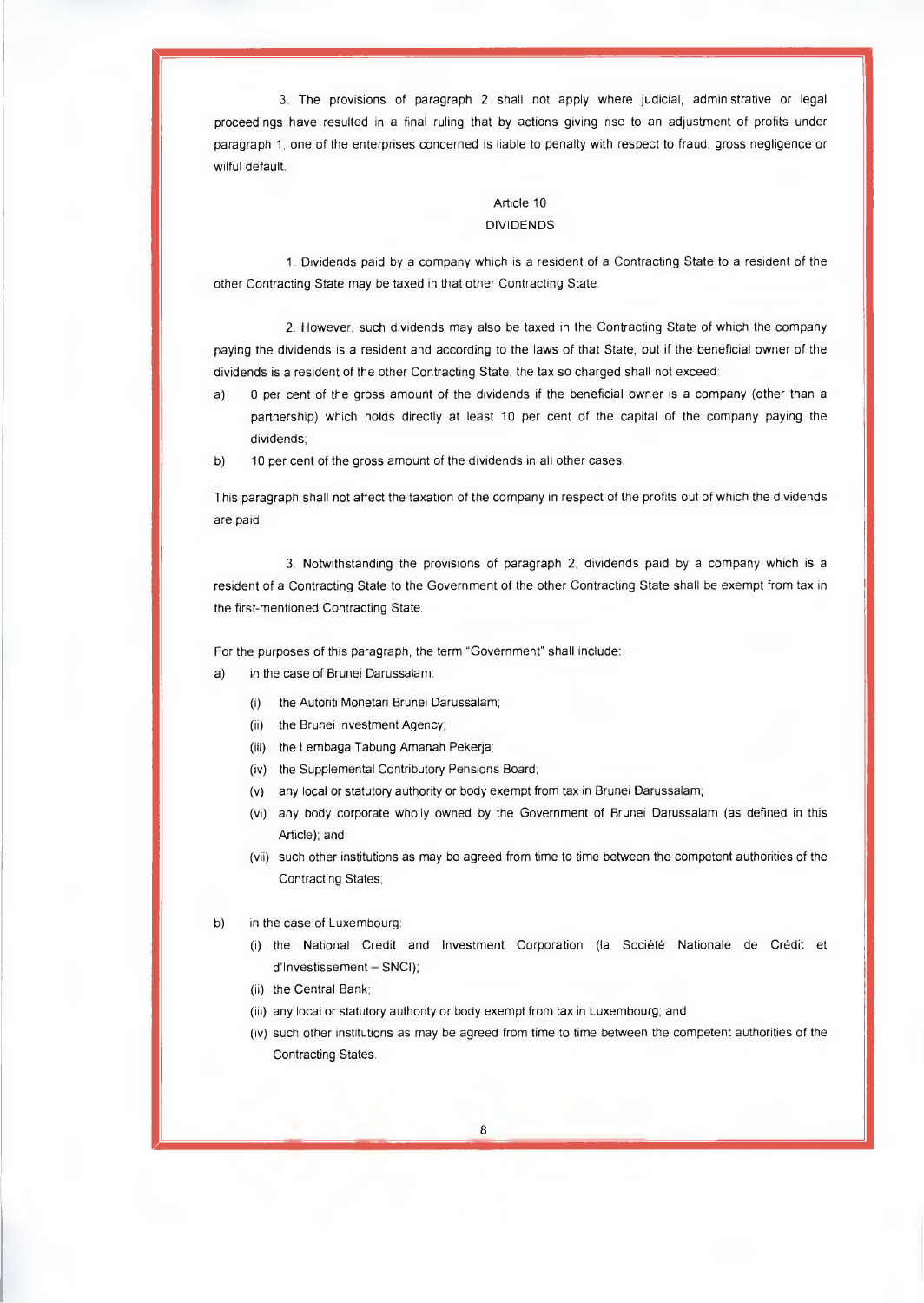4. The term "dividends" as used in this Article means income from shares, mining shares or other rights, not being debt-claims, participating in profits, as well as income from other corporate rights which is subjected to the same taxation treatment as income from shares by the laws of the Contracting State of which the company making the distribution is a resident.

5. The provisions of paragraphs 1, 2 and 3 shall not apply if the beneficial owner of the dividends, being a resident of a Contracting State, carries on business in the other Contracting State of which the company paying the dividends is a resident, through a permanent establishment situated therein, or performs in that other Contracting State independent personal services from a fixed base situated therein, and the holding in respect of which the dividends are paid is effectively connected with such permanent establishment or fixed base. In such case the provisions of Article 7 or Article 15, as the case may be, shall apply.

6. Where a company which is a resident of a Contracting State derives profits or income from the other Contracting State, that other Contracting State may not impose any tax on the dividends paid by the company, except insofar as such dividends are paid to a resident of that other Contracting State or insofar as the holding in respect of which the dividends are paid is effectively connected with a permanent establishment or a fixed base situated in that other Contracting State, nor subject the company's undistributed profits to a tax on the company's undistributed profits, even if the dividends paid or the undistributed profits consist wholly or partly of profits or income arising in such other Contracting State.

## Article 11 INTEREST

1. Interest arising in a Contracting State and paid to a resident of the other Contracting State may be taxed in that other Contracting State.

2. However, such interest may also be taxed in the Contracting State in which it arises and according to the laws of that Contracting State, but if the beneficial owner of the interest is a resident of the other Contracting State, the tax so charged shall not exceed 10 per cent of the gross amount of the interest.

3. Notwithstanding the provisions of paragraph 2, interest arising in a Contracting State and paid to a resident of the other Contracting State shall be exempt from tax in the first-mentioned Contracting State if it is interest paid:

- a) to the Government of the other Contracting State;
- b) by the Government of the Contracting State in which the interest arises;
- c) in respect of a loan, debt-claim or credit that is owed to, or made, provided, guaranteed or insured by, the Government of that other Contracting State or an export financing agency thereof;
- d) to a financial institution or a collective investment vehicle.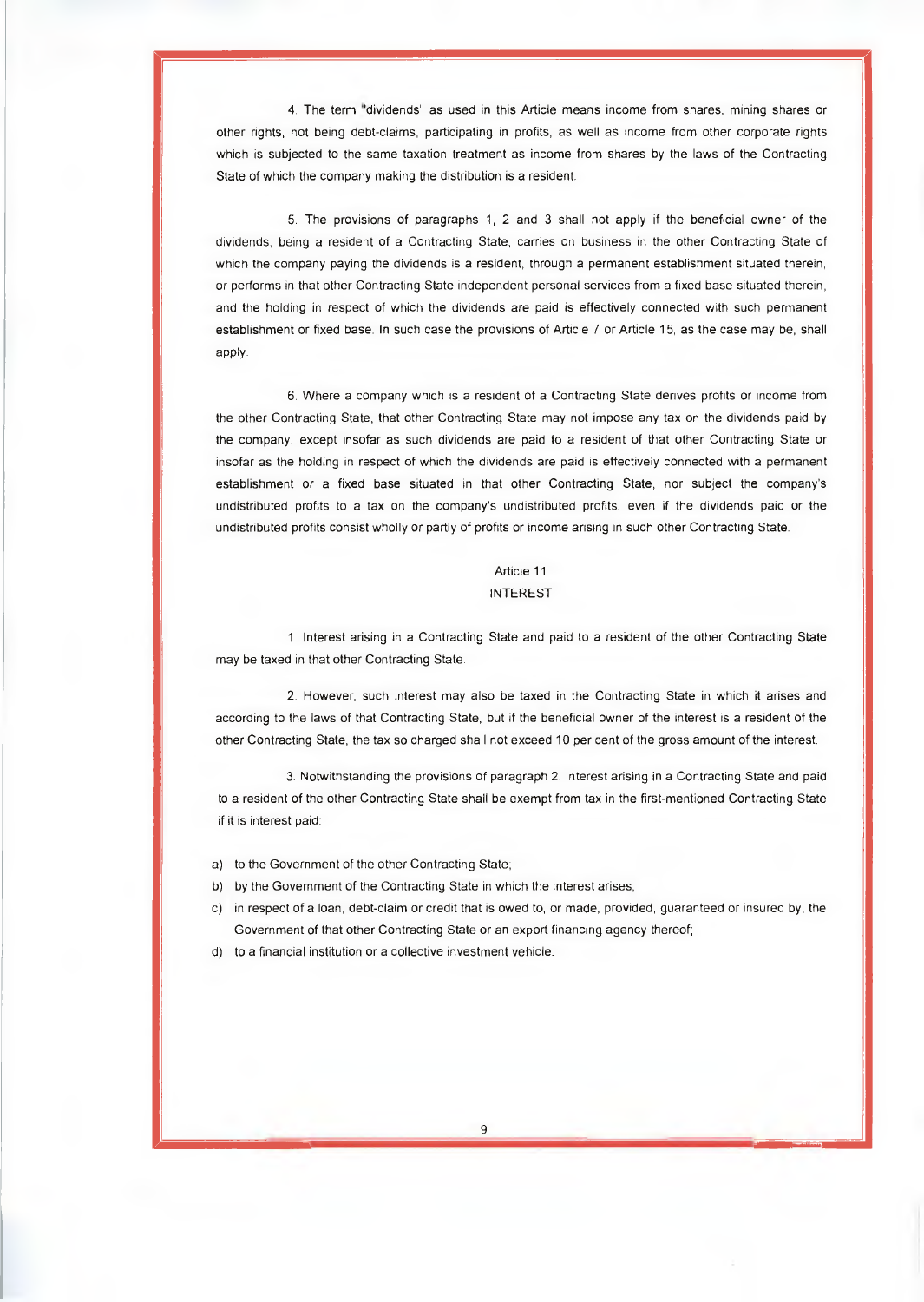4. For the purposes of paragraph 3, the term "Government" shall include:

- a) in the case of Brunei Darussalam:
	- (i) the Autoriti Monetari Brunei Darussalam;
	- (ii) the Brunei Investment Agency;
	- (iii) the Lembaga Tabung Amanah Pekerja;
	- (iv) the Supplemental Contributory Pensions Board;
	- (v) any local or statutory authority or body exempt from tax in Brunei Darussalam;
	- (vi) any body corporate wholly owned by the Government of Brunei Darussalam (as defined in this Article); and
	- (vii) such other institutions as may be agreed from time to time between the competent authorities of the Contracting States;
- b) in the case of Luxembourg:
	- (i) the National Credit and Investment Corporation (la Société Nationale de Credit et d'Investissement — SNCI);
	- (ii) the Central Bank;
	- (iii) any local or statutory authority or body exempt from tax in Luxembourg; and
	- (iv) such other institutions as may be agreed from time to time between the competent authorities of the Contracting States.

5. The term "interest" as used in this Article means income from debt-claims of every kind, whether or not secured by mortgage and whether or not carrying a right to participate in the debtor's profits, and in particular, income from government securities and income from bonds or debentures, including premiums and prizes attaching to such securities, bonds or debentures. However, the term "interest" shall not include income referred to in Article 10. Penalty charges for late payment shall not be regarded as interest for the purpose of this Article.

6. The provisions of paragraphs 1, 2 and 3 shall not apply if the beneficial owner of the interest, being a resident of a Contracting State, carries on business in the other Contracting State in which the interest arises, through a permanent establishment situated therein, or performs in that other Contracting State independent personal services from a fixed base situated therein, and the debt-claim in respect of which the interest is paid is effectively connected with such permanent establishment or fixed base. In such case, the provisions of Article 7 or Article 15, as the case may be, shall apply.

7. Interest shall be deemed to arise in a Contracting State when the payer is a resident of that Contracting State. Where, however, the person paying the interest, whether he is a resident of a Contracting State or not, has in a Contracting State a permanent establishment or a fixed base in connection with which the indebtedness on which the interest is paid was incurred, and such interest is borne by such permanent establishment or fixed base, then such interest shall be deemed to arise in the Contracting State in which the permanent establishment or fixed base is situated.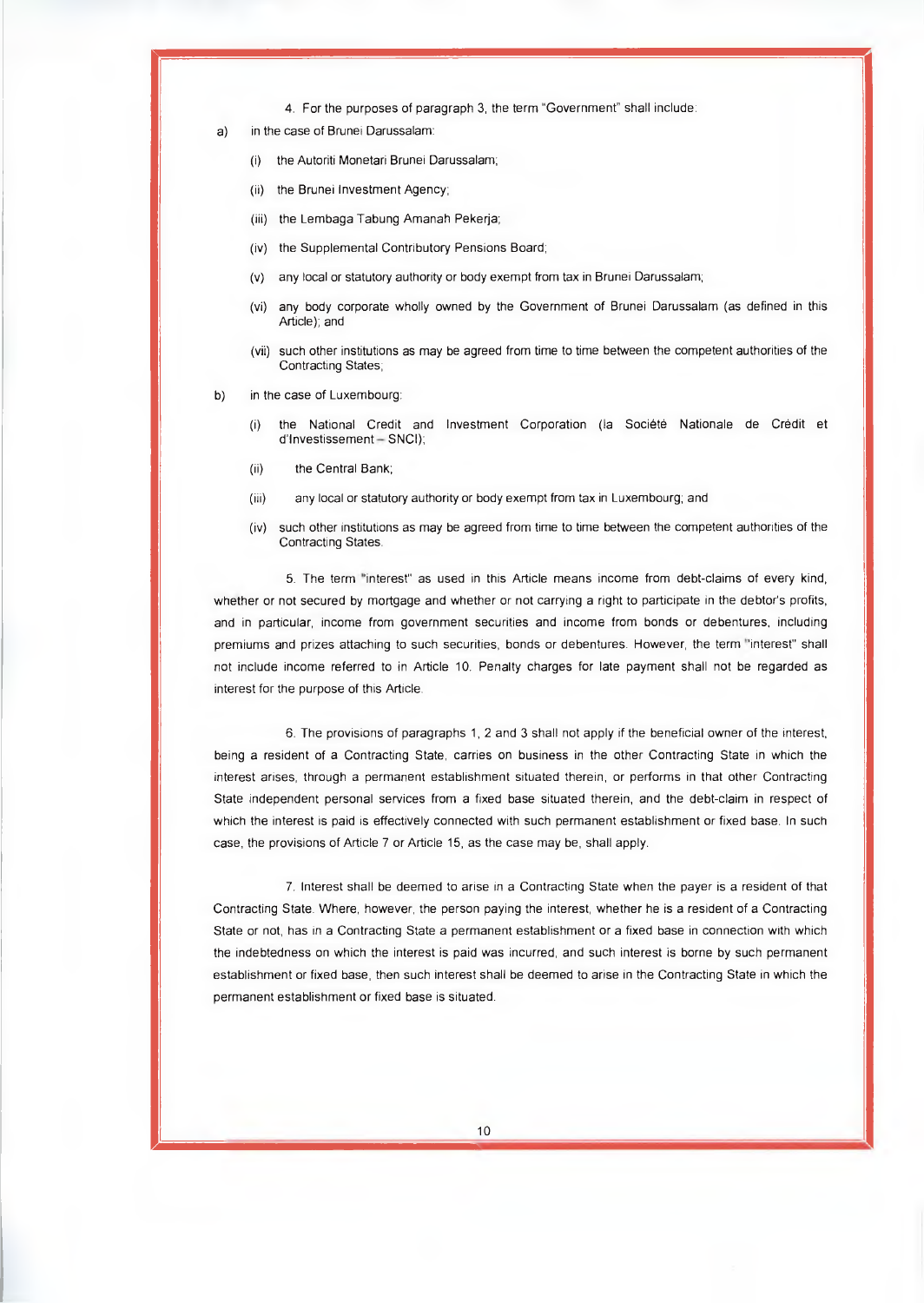8. Where, by reason of a special relationship between the payer and the beneficial owner or between both of them and some other person, the amount of the interest, having regard to the debt-claim for which it is paid, exceeds the amount which would have been agreed upon by the payer and the beneficial owner in the absence of such relationship, the provisions of this Article shall apply only to the last-mentioned amount. In such case, the excess part of the payments shall remain taxable according to the laws of each Contracting State, due regard being had to the other provisions of this Agreement.

## Article 12 ROYALTIES

1. Royalties arising in a Contracting State and paid to a resident of the other Contracting State may be taxed in that other Contracting State.

2. However, such royalties may also be taxed in the Contracting State in which they arise and according to the laws of that Contracting State, but if the beneficial owner of the royalties is a resident of the other Contracting State, the tax so charged shall not exceed 10 per cent of the gross amount of the royalties.

3. The term "royalties" as used in this Article means payments of any kind received as a consideration for the use of, or the right to use, any copyright of literary, artistic, or scientific work including cinematographic films or films or tapes used for radio or television broadcasting, any patent, trademark, design or model, plan, secret formula or process, or for the use of, or the right to use, industrial, commercial, or scientific equipment, or for information concerning industrial, commercial or scientific experience.

4. The provisions of paragraphs 1 and 2 shall not apply if the beneficial owner of the royalties, being a resident of a Contracting State, carries on business in the other Contracting State in which the royalties arise, through a permanent establishment situated therein, or performs in that other Contracting State independent personal services from a fixed base situated therein, and the right or property in respect of which the royalties are paid is effectively connected with such permanent establishment or fixed base. In such case, the provisions of Article 7 or Article 15, as the case may be, shall apply.

5. Royalties shall be deemed to arise in a Contracting State when the payer is a resident of that Contracting State. Where, however, the person paying the royalties, whether he is a resident of a Contracting State or not, has in a Contracting State a permanent establishment or a fixed base in connection with which the liability to pay the royalties was incurred, and such royalties are borne by such permanent establishment or fixed base, then such royalties shall be deemed to arise in the Contracting State in which the permanent establishment or fixed base is situated.

6. Where, by reason of a special relationship between the payer and the beneficial owner or between both of them and some other person, the amount of the royalties, having regard to the use, right or information for which they are paid, exceeds the amount which would have been agreed upon by the payer and the beneficial owner in the absence of such relationship, the provisions of this Article shall apply only to the last-mentioned amount. In such case, the excess part of the payments shall remain taxable according to the laws of each Contracting State, due regard being had to the other provisions of this Agreement.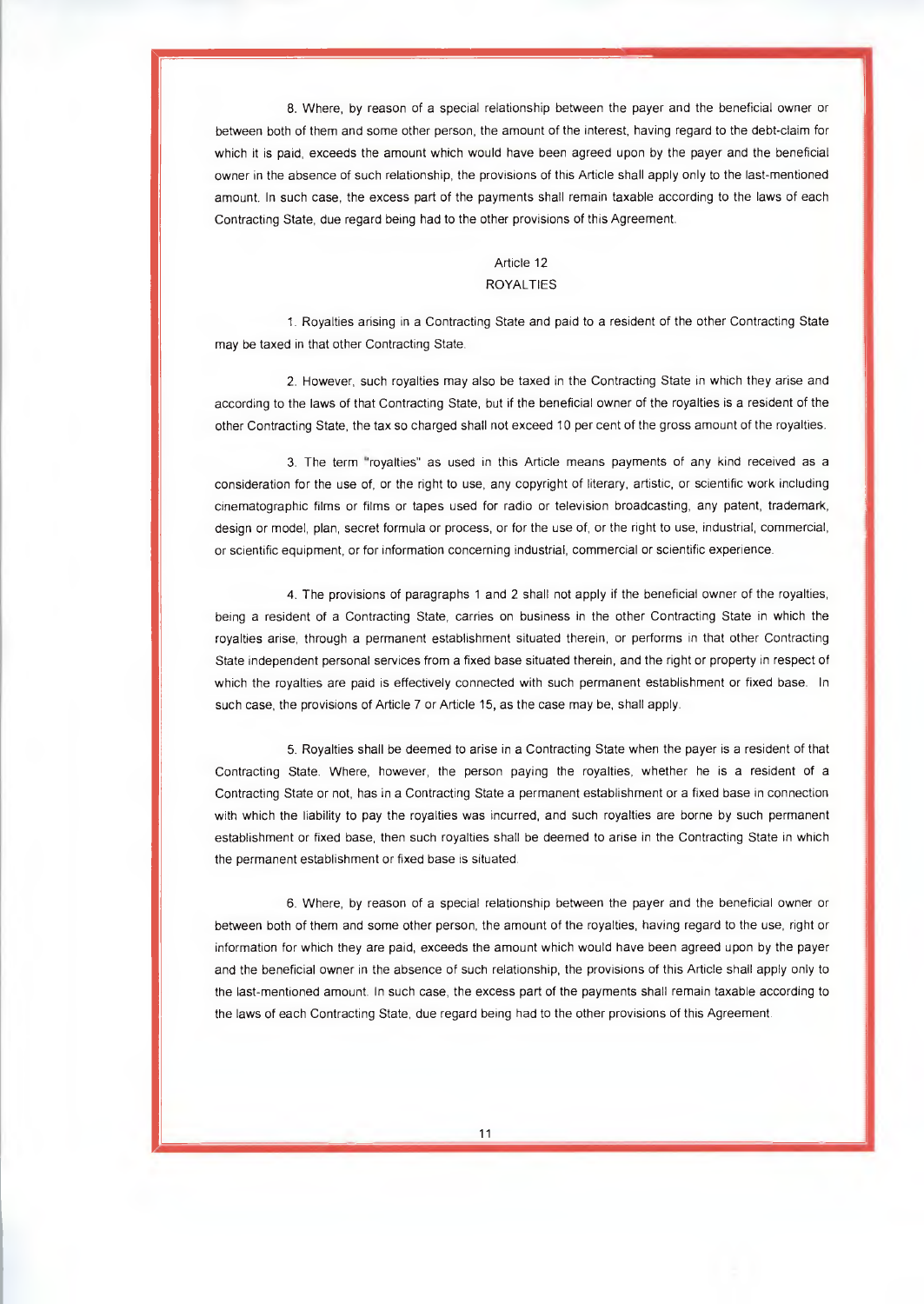### Article 13 TECHNICAL FEES

1. Technical fees arising in a Contracting State which are derived by a resident of the other Contracting State may be taxed in that other Contracting State.

2. However, such technical fees may also be taxed in the Contracting State in which they arise and according to the laws of that Contracting State, but if the beneficial owner of the technical fees is a resident of the other Contracting State, the tax so charged shall not exceed 10 per cent of the gross amount of the technical fees.

3. The term "technical fees" as used in this Article means payments of any kind to any person, other than to an employee of the person making the payments, in consideration for any services of a technical, managerial or consultancy nature.

4. The provisions of paragraphs 1 and 2 shall not apply if the beneficial owner of the technical fees, being a resident of a Contracting State, carries on business in the other Contracting State in which the technical fees arise through a permanent establishment situated therein, or performs in that other Contracting State independent personal services from a fixed base situated therein, and the technical fees are effectively connected with such permanent establishment or fixed base. In such case, the provisions of Article 7 or Article 15, as the case may be, shall apply.

5. Technical fees shall be deemed to arise in a Contracting State when the payer is a resident of that Contracting State. Where, however, the person paying the technical fees, whether he is a resident of a Contracting State or not, has in a Contracting State a permanent establishment or a fixed base in connection with which the liability to pay the technical fees was incurred, and such technical fees are borne by such permanent establishment or fixed base, then such technical fees shall be deemed to arise in the Contracting State in which the permanent establishment or fixed base is situated.

6. Where, by reason of a special relationship between the payer and the beneficial owner or between both of them and some other person, the amount of the technical fees paid exceeds, for whatever reason, the amount which would have been agreed upon by the payer and the beneficial owner in the absence of such relationship, the provisions of this Article shall apply only to the last-mentioned amount. In such case, the excess part of the payments shall remain taxable according to the laws of each Contracting State, due regard being had to the other provisions of this Agreement.

## Article 14 CAPITAL GAINS

1. Gains derived by a resident of a Contracting State from the alienation of immovable property referred to in Article 6 and situated in the other Contracting State may be taxed in that other Contracting **State**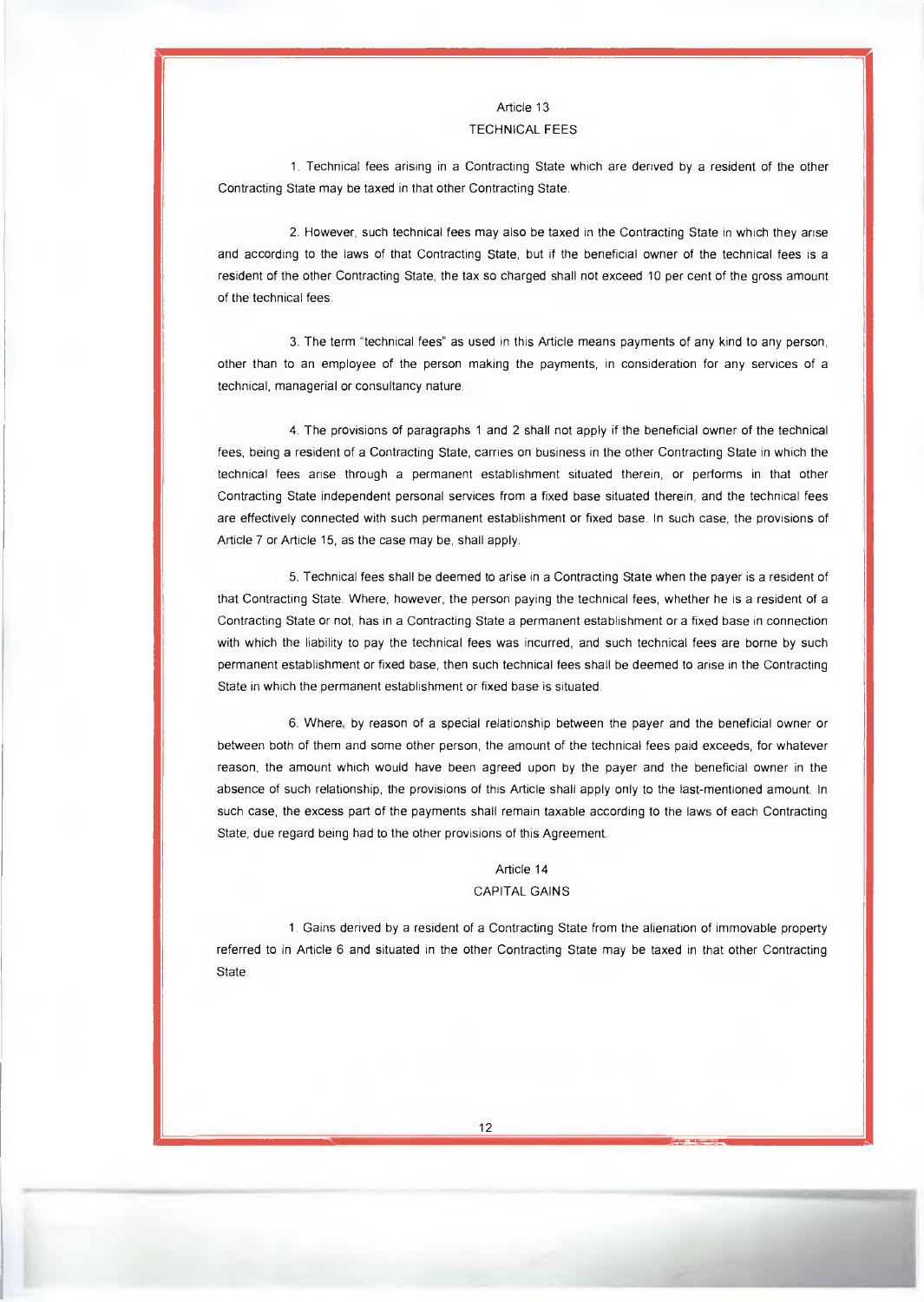2. Gains from the alienation of movable property forming part of the business property of a permanent establishment which an enterprise of a Contracting State has in the other Contracting State or of movable property pertaining to a fixed base available to a resident of a Contracting State in the other Contracting State for the purpose of performing independent personal services, including such gains from the alienation of such a permanent establishment (alone or with the whole enterprise) or of such fixed base, may be taxed in that other Contracting State.

3. Gains from the alienation of ships or aircraft operated in international traffic or movable property pertaining to the operation of such ships or aircraft, shall be taxable only in the Contracting State in which the place of effective management of the enterprise is situated.

4. Gains from the alienation of any property other than that referred to in paragraphs 1, 2 and 3, shall be taxable only in the Contracting State of which the alienator is a resident.

## Article 15 INDEPENDENT PERSONAL SERVICES

1. Income derived by a resident of a Contracting State in respect of professional services or other activities of an independent character shall be taxable only in that Contracting State except in the following circumstances, when such income may also be taxed in the other Contracting State:

- a) if he has a fixed base regularly available to him in the other Contracting State for the purpose of performing his activities; in that case, only so much of the income as is attributable to that fixed base may be taxed in that other Contracting State; or
- b) if his stay in the other Contracting State is for a period or periods amounting to or exceeding in the aggregate 183 days in any twelve month period commencing or ending in the calendar year concerned; in that case, only so much of the income as is derived from his activities performed in that other Contracting State may be taxed in that other Contracting State.

2. The term "professional services" includes especially independent scientific, literary, artistic, educational or teaching activities as well as the independent activities of physicians, lawyers, engineers, architects, dentists and accountants.

## Article 16 DEPENDENT PERSONAL SERVICES

1. Subject to the provisions of Articles 17, 19 and 20, salaries, wages and other similar remuneration derived by a resident of a Contracting State in respect of an employment shall be taxable only in that Contracting State unless the employment is exercised in the other Contracting State. If the employment is so exercised, such remuneration as is derived therefrom may be taxed in that other Contracting State.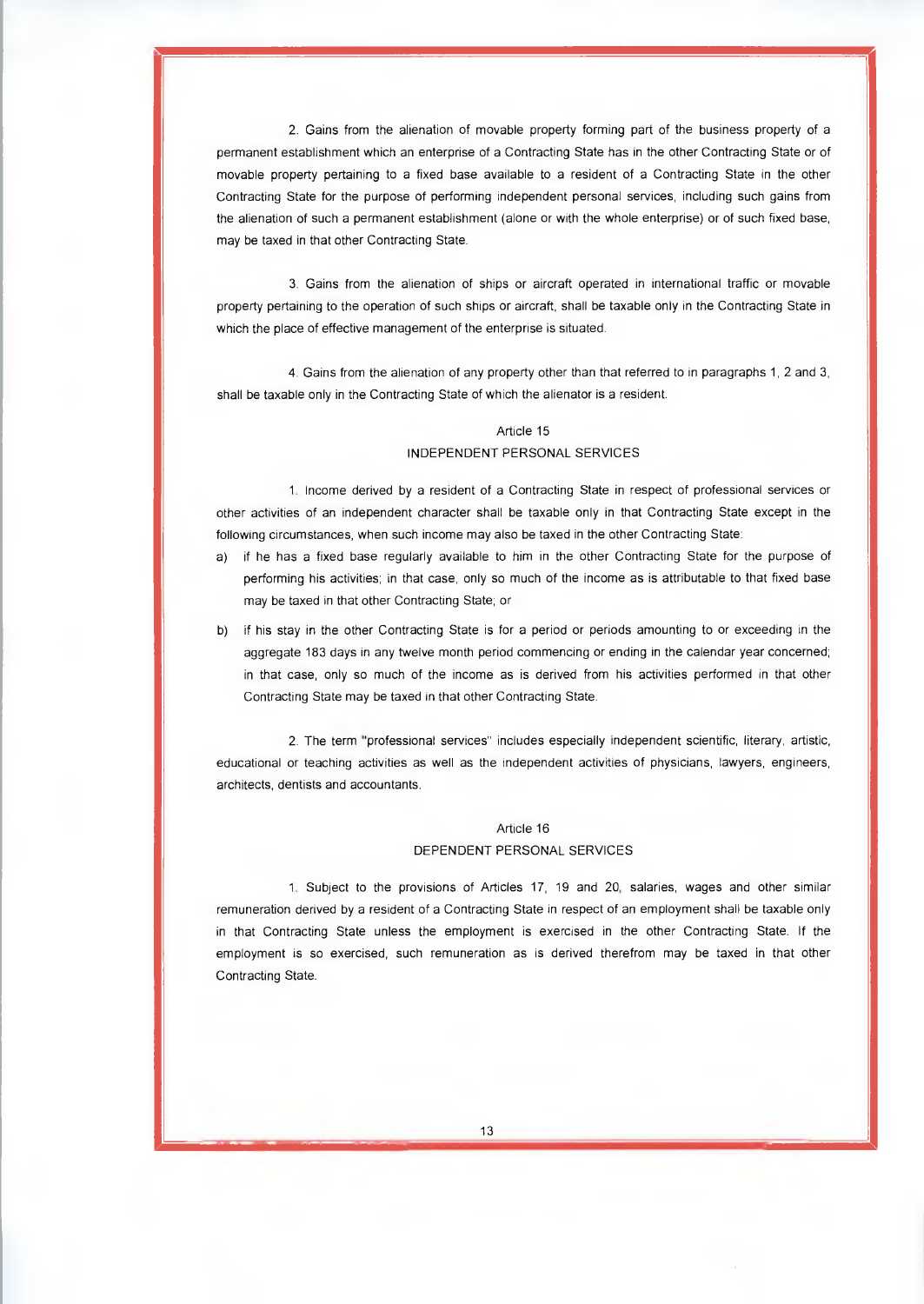2. Notwithstanding the provisions of paragraph 1, remuneration derived by a resident of a Contracting State in respect of an employment exercised in the other Contracting State shall be taxable only in the first-mentioned Contracting State if:

- a) the recipient is present in the other Contracting State for a period or periods not exceeding in the aggregate 183 days in any twelve month period commencing or ending in the calendar year concerned, and
- b) the remuneration is paid by, or on behalf of, an employer who is not a resident of the other Contracting State, and
- c) the remuneration is not borne by a permanent establishment or a fixed base which the employer has in the other Contracting State.

3. Notwithstanding the preceding provisions of this Article, remuneration derived in respect of an employment exercised aboard a ship or aircraft operated in international traffic, may be taxed in the Contracting State in which the place of effective management of the enterprise is situated.

#### Article 17

#### DIRECTORS' FEES

Directors' fees and other similar payments derived by a resident of a Contracting State in his capacity as a member of the board of directors of a company which is a resident of the other Contracting State may be taxed in that other Contracting State.

#### Article 18

#### ARTISTES AND SPORTSPERSONS

1. Notwithstanding the provisions of Articles 7, 15 and 16, income derived by a resident of a Contracting State as an entertainer, such as a theatre, motion picture, radio or television artiste, or a musician, or as a sportsperson, from his personal activities as such exercised in the other Contracting State, may be taxed in that other Contracting State.

2. Where income in respect of personal activities exercised by an entertainer or a sportsperson in his capacity as such accrues not to the entertainer or sportsperson himself but to another person, that income may, notwithstanding the provisions of Articles 7, 15 and 16, be taxed in the Contracting State in which the activities of the entertainer or sportsperson are exercised.

## Article 19 PENSIONS

1. Subject to the provisions of paragraph 2 of Article 20, pensions and other similar remuneration paid to a resident of a Contracting State in consideration of past employment shall be taxable only in that Contracting State.

2. Notwithstanding the provisions of paragraph 1, pensions and other payments made under the social security legislation of a Contracting State shall be taxable only in that Contracting State.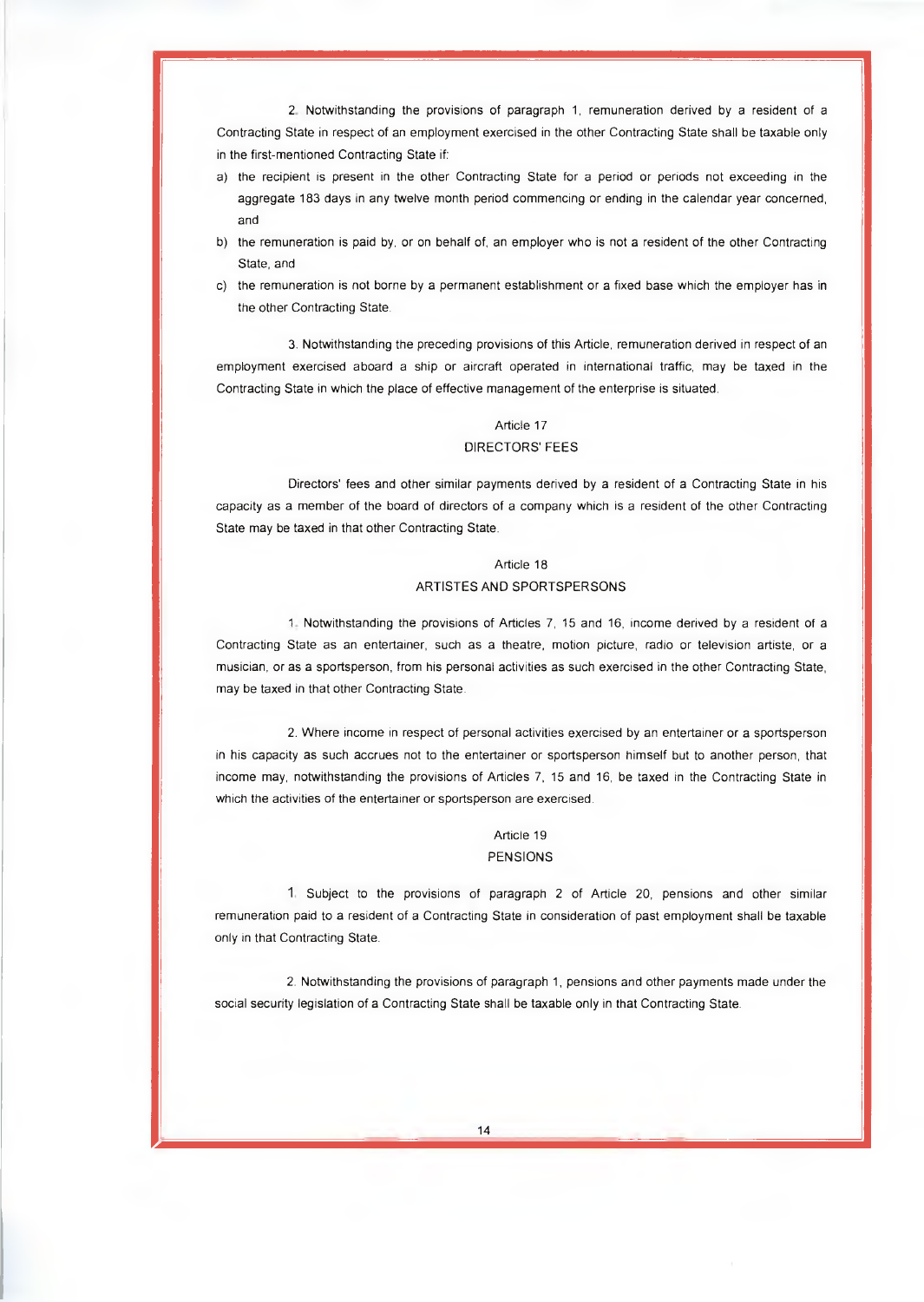3. Notwithstanding the provisions of paragraph 1, pensions and other similar remuneration (including lump-sum payments) arising in a Contracting State and paid to a resident of the other Contracting State shall be taxable only in the first-mentioned Contracting State, provided that such payments derive from contributions paid to or from provisions made under a pension scheme by the recipient or on his behalf and that these contributions, provisions or the pensions or other similar remuneration have been subjected to tax in the first-mentioned Contracting State under the ordinary rules of its tax laws.

## Article 20 GOVERNMENT SERVICE

- 1 a) Salaries, wages and other similar remuneration paid by a Contracting State or a local authority thereof to an individual in respect of services rendered to that Contracting State or authority shall be taxable only in that Contracting State
	- b) However, such salaries, wages and other similar remuneration shall be taxable only in the other Contracting State if the services are rendered in that Contracting State and the individual is a resident of that Contracting State who:
		- (i) is a national of that Contracting State; or
		- (ii) did not become a resident of that Contracting State solely for the purpose of rendering the services.
- 2 a) Notwithstanding the provisions of paragraph 1, pensions and other similar remuneration paid by, or out of funds created by, a Contracting State or a local authority thereof to an individual in respect of services rendered to that Contracting State or authority shall be taxable only in that Contracting State.
	- b) However, such pensions and other similar remuneration shall be taxable only in the other Contracting State if the individual is a resident of, and a national of, that Contracting State.
- 3 The provisions of Articles 16, 17, 18 and 19 shall apply to salaries, wages, pensions, and other similar remuneration in respect of services rendered in connection with a business carried on by a Contracting State or a local authority thereof.

## Article 21 TEACHERS AND RESEARCHERS

1. A teacher or researcher who is or was a resident of a Contracting State immediately before making a visit to the other Contracting State and who, at the invitation of any university, college, school, or other similar educational institution or scientific research institution, visits that other Contracting State for a period not exceeding three years from the date of his arrival in that other Contracting State solely for the purpose of teaching or research or both at such educational or research institution, shall be exempt from tax in that other Contracting State on any remuneration derived from such teaching or research.

2. The provision of paragraph 1 of this Article shall not apply to income from research if such research is undertaken primarily for the private benefit of a specific person or persons.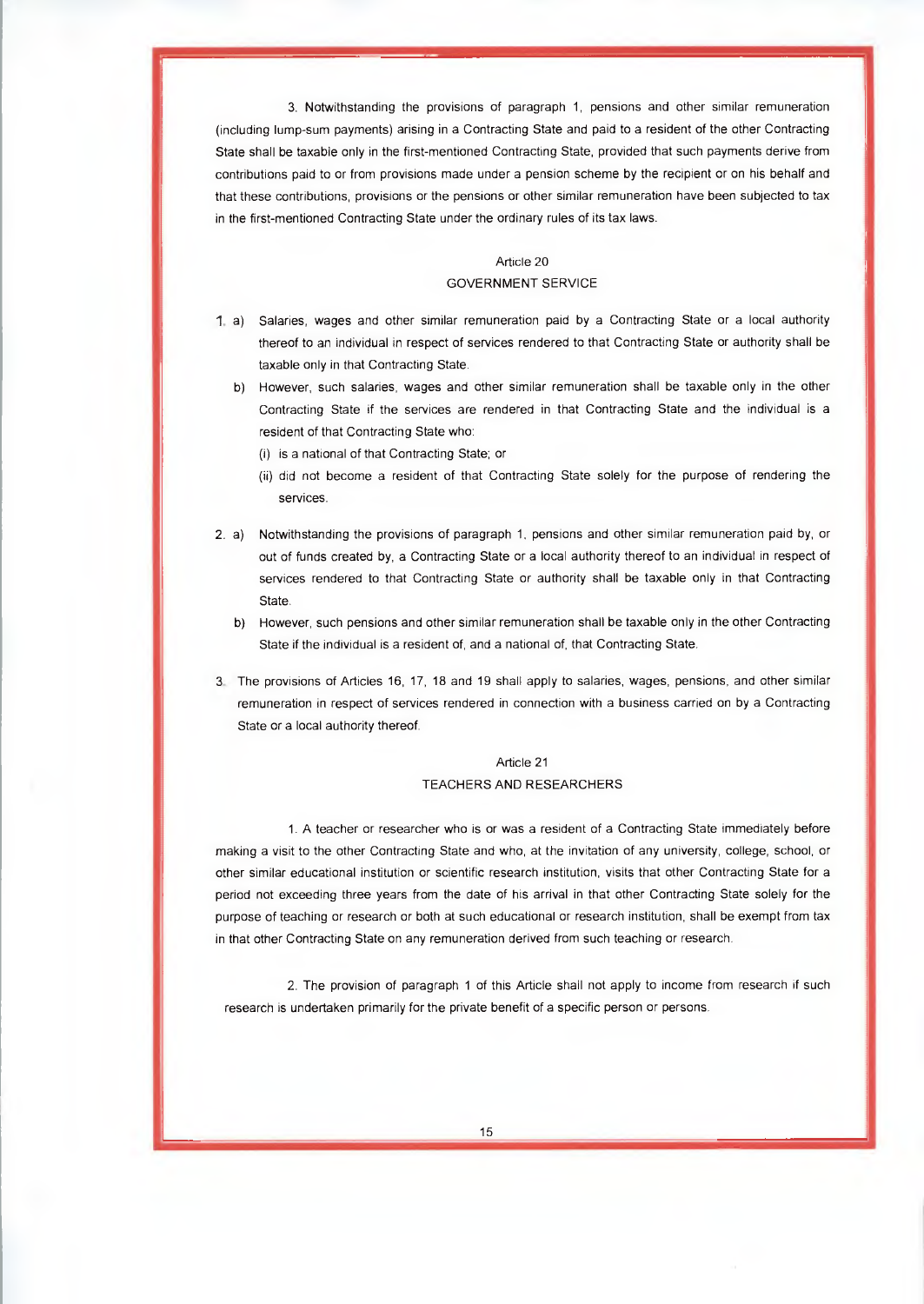## Article 22 **STUDENTS**

Payments which a student or business trainee or apprentice who is or was immediately before visiting a Contracting State a resident of the other Contracting State and who is present in the first-mentioned Contracting State solely for the purpose of his education or training receives for the purpose of his maintenance, education or training shall not be taxed in that Contracting State, provided that such payments arise from sources outside that Contracting State.

## Article 23 OTHER INCOME

1. Items of income of a resident of a Contracting State, wherever arising, not dealt with in the foregoing Articles of this Agreement shall be taxable only in that Contracting State.

2. The provisions of paragraph 1 shall not apply to income, other than income from immovable property as defined in paragraph 2 of Article 6, if the recipient of such income, being a resident of a Contracting State, carries on business in the other Contracting State through a permanent establishment situated therein, or performs in that other Contracting State independent personal services from a fixed base situated therein, and the right or property in respect of which the income is paid is effectively connected with such permanent establishment or fixed base. In such case the provisions of Article 7 or Article 15, as the case may be, shall apply.

## Article 24 CAPITAL

1. Capital represented by immovable property referred to in Article 6, owned by a resident of a Contracting State and situated in the other Contracting State, may be taxed in that other Contracting State.

2. Capital represented by movable property forming part of the business property of a permanent establishment which an enterprise of a Contracting State has in the other Contracting State or by movable property pertaining to a fixed base available to a resident of a Contracting State in the other Contracting State for the purpose of performing independent personal services, may be taxed in that other Contracting State.

3. Capital represented by ships and aircraft operated in international traffic and by movable property pertaining to the operation of such ships and aircraft, shall be taxable only in the Contracting State in which the place of effective management of the enterprise is situated.

4. All other elements of capital of a resident of a Contracting State shall be taxable only in that Contracting State.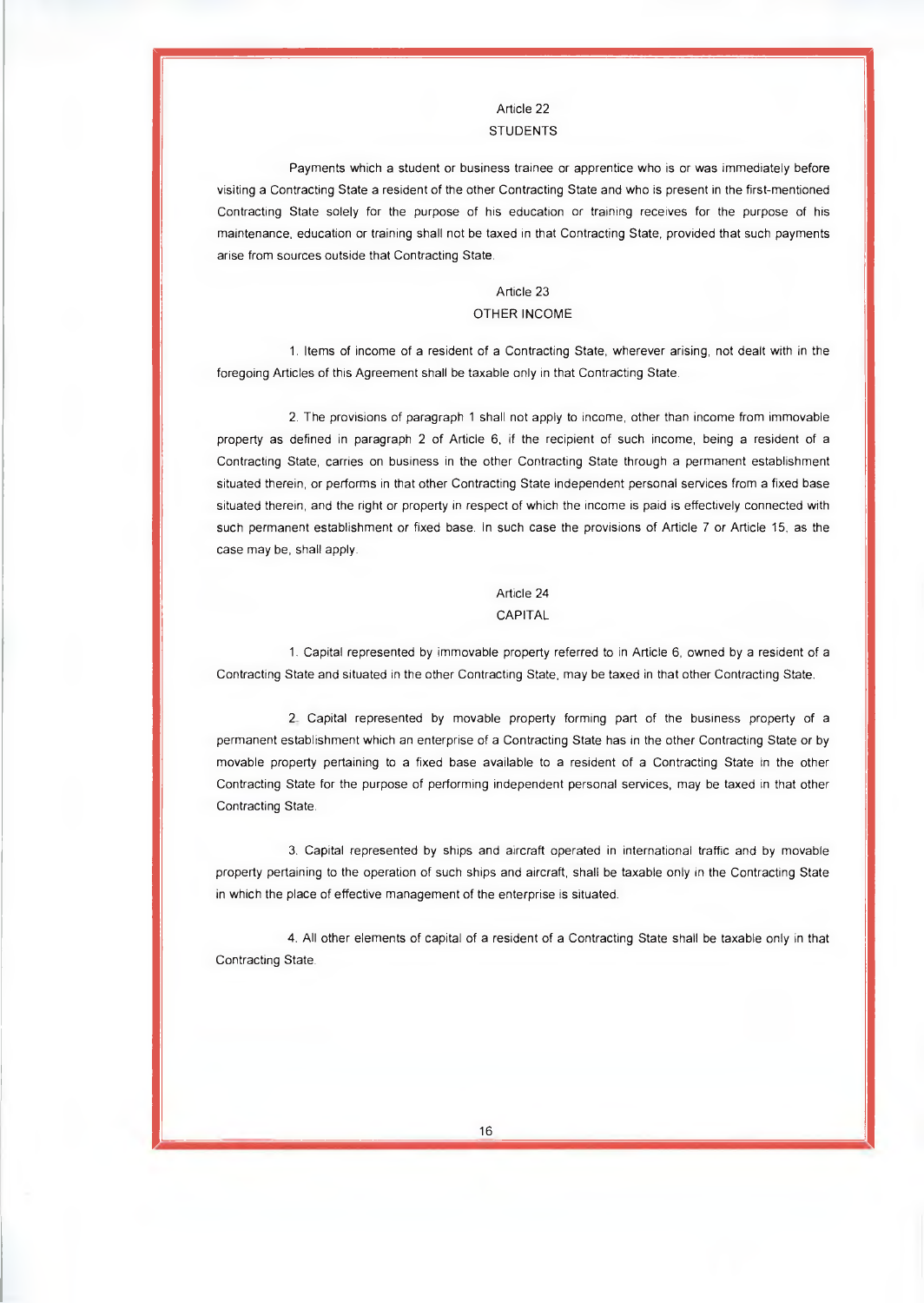## Article 25 ELIMINATION OF DOUBLE TAXATION

Double taxation shall be eliminated as follows:

1. In the case of Luxembourg:

Subject to the provisions of Luxembourg law regarding the elimination of double taxation which shall not affect the general principle hereof:

- a) Where a resident of Luxembourg derives income or owns capital which, in accordance with the provisions of this Agreement, may be taxed in Brunei Darussalam, Luxembourg shall, subject to the provisions of sub-paragraphs b) and c), exempt such income or capital from tax, but may, in order to calculate the amount of tax on the remaining income or capital of the resident, apply the same rates of tax as if the income or capital had not been exempted.
- b) Where a resident of Luxembourg derives income which, in accordance with the provisions of Articles 10, 11, 12, 13 and 18 may be taxed in Brunei Darussalam, Luxembourg shall allow as a deduction from the income tax on individuals or from the corporation tax of that resident an amount equal to the tax paid in Brunei Darussalam. Such deduction shall not, however, exceed that part of the tax, as computed before the deduction is given, which is attributable to such items of income derived from Brunei Darussalam.
- c) The provisions of sub-paragraph a) shall not apply to income derived or capital owned by a resident of Luxembourg where Brunei Darussalam applies the provisions of this Agreement to exempt such income or capital from tax or applies the provisions of paragraph 2 of Article 10, 11, 12 or 13 to such income.

2. In the case of Brunei Darussalam:

Subject to the provisions of the laws of Brunei Darussalam regarding allowances as a credit against Brunei Darussalam tax of tax payable in a territory outside Brunei Darussalam (which shall not affect the general principle hereof), tax payable under the laws of Luxembourg and in accordance with this Agreement, whether directly or by deduction, on profits or income from sources within Luxembourg shall be allowed as a credit against any Brunei Darussalam tax computed by reference to the same profits or income on which the Luxembourg tax is computed.

### Article 26 NON-DISCRIMINATION

1. Nationals of a Contracting State shall not be subjected in the other Contracting State to any taxation or any requirement connected therewith, which is other or more burdensome than the taxation and connected requirements to which nationals of that other Contracting State in the same circumstances, in particular with respect to residence, are or may be subjected. This provision shall, notwithstanding the provisions of Article 1, also apply to persons who are not residents of one or both of the Contracting States.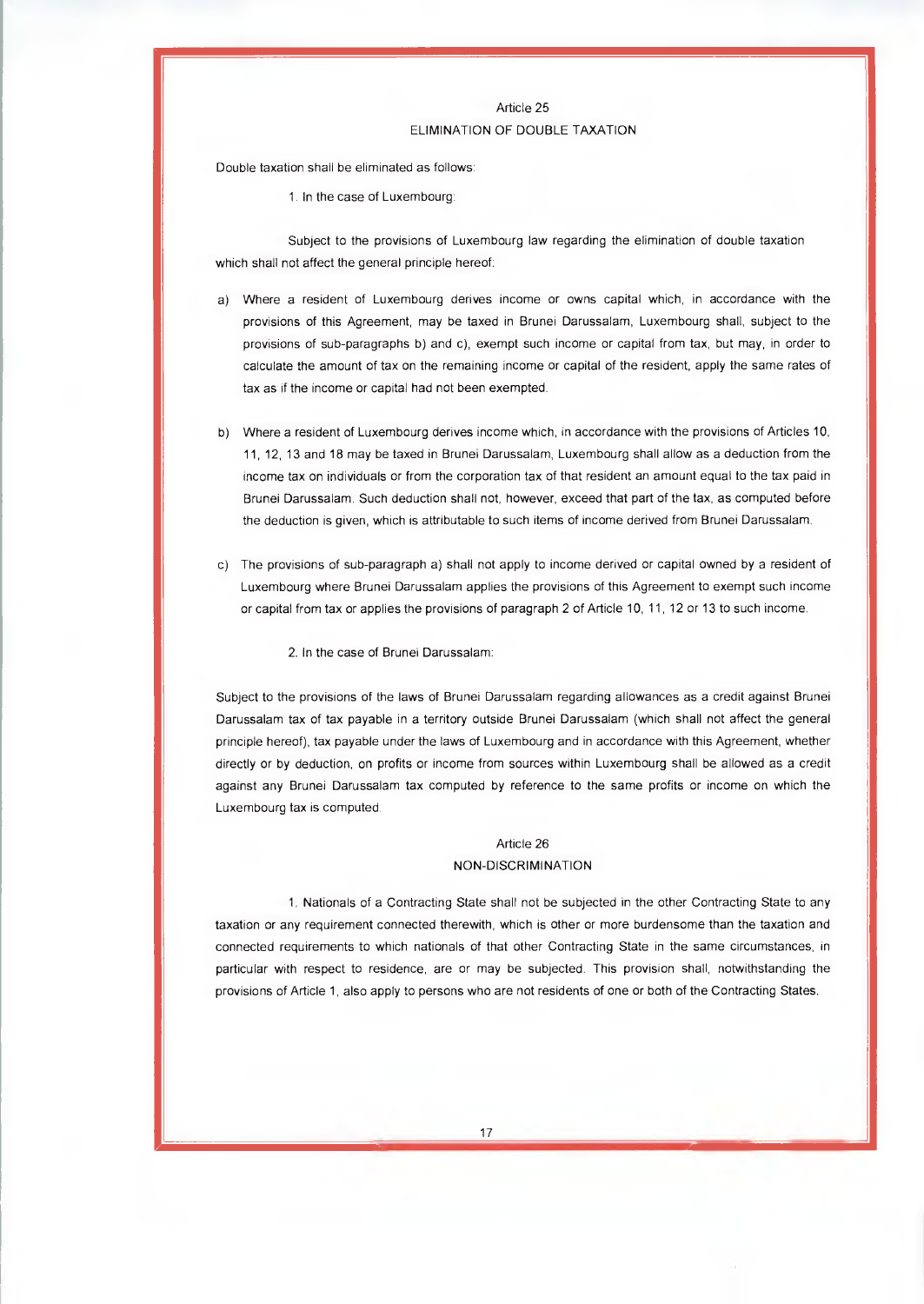2. Stateless persons who are residents of a Contracting State shall not be subjected in either Contracting State to any taxation or any requirement connected therewith which is other or more burdensome than the taxation and connected requirements to which nationals of the Contracting State concerned in the same circumstances, in particular with respect to residence, are or may be subjected.

3. The taxation on a permanent establishment which an enterprise of a Contracting State has in the other Contracting State shall not be less favourably levied in that other Contracting State than the taxation levied on enterprises of that other Contracting State carrying on the same activities. This provision shall not be construed as obliging a Contracting State to grant to residents of the other Contracting State any personal allowances, reliefs and reductions for taxation purposes on account of civil status or family responsibilities which it grants to its own residents.

4. Except where the provisions of paragraph 1 of Article 9, paragraph 8 of Article 11, paragraph 6 of Article 12 or paragraph 6 of Article 13, apply, interest, royalties, technical fees and other disbursements paid by an enterprise of a Contracting State to a resident of the other Contracting State shall, for the purpose of determining the taxable profits of such enterprise, be deductible under the same conditions as if they had been paid to a resident of the first-mentioned Contracting State. Similarly, any debts of an enterprise of a Contracting State to a resident of the other Contracting State shall, for the purpose of determining the taxable capital of such enterprise, be deductible under the same conditions as if they had been contracted to a resident of the first-mentioned Contracting State.

5. Enterprises of a Contracting State, the capital of which is wholly or partly owned or controlled, directly or indirectly, by one or more residents of the other Contracting State, shall not be subjected in the first-mentioned Contracting State to any taxation or any requirement connected therewith which is other or more burdensome than the taxation and connected requirements to which other similar enterprises of the first-mentioned Contracting State are or may be subjected.

6. The provisions of this Article shall, notwithstanding the provisions of Article 2, apply to taxes of every kind and description.

## Article 27

#### MUTUAL AGREEMENT PROCEDURE

1. Where a person considers that the actions of one or both of the Contracting States result or will result for him in taxation not in accordance with the provisions of this Agreement, he may, irrespective of the remedies provided by the domestic law of those Contracting States, present his case to the competent authority of the Contracting State of which he is a resident or, if his case comes under paragraph 1 of Article 26, to that of the Contracting State of which he is a national. The case must be presented within three years from the first notification of the action resulting in taxation not in accordance with the provisions of this Agreement.

2. The competent authority shall endeavour, if the objection appears to it to be justified and if it is not itself able to arrive at a satisfactory solution, to resolve the case by mutual agreement with the competent authority of the other Contracting State, with a view to the avoidance of taxation which is not in accordance with this Agreement. Any agreement reached shall be implemented notwithstanding any time limits in the domestic law of the Contracting States.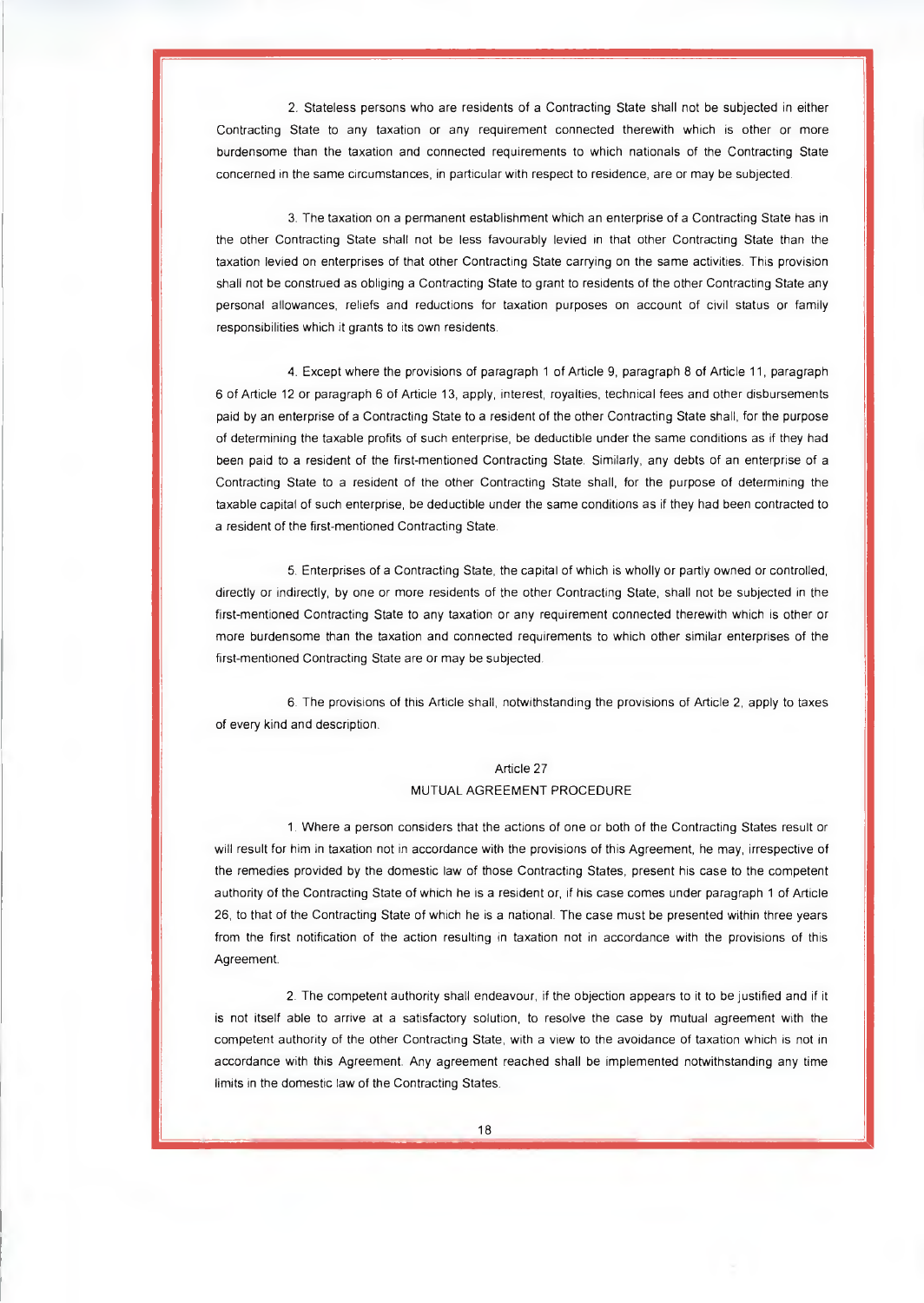3. The competent authorities of the Contracting States shall endeavour to resolve by mutual agreement any difficulties or doubts arising as to the interpretation or application of this Agreement. They may also consult together for the elimination of double taxation in cases not provided for in this Agreement.

4. The competent authorities of the Contracting States may communicate with each other directly, including through a joint commission consisting of themselves or their representatives, for the purpose of reaching an agreement in the sense of the preceding paragraphs.

## Article 28 EXCHANGE OF INFORMATION

1. The competent authorities of the Contracting States shall exchange such information as is foreseeably relevant for carrying out the provisions of this Agreement or to the administration or enforcement of the domestic laws concerning taxes of every kind and description imposed on behalf of the Contracting States, or of their local authorities, insofar as the taxation thereunder is not contrary to this Agreement. The exchange of information is not restricted by Articles 1 and 2.

2. Any information received under paragraph 1 by a Contracting State shall be treated as secret in the same manner as information obtained under the domestic laws of that State and shall be disclosed only to persons or authorities (including courts and administrative bodies) concerned with the assessment or collection of, the enforcement or prosecution in respect of, the determination of appeals in relation to the taxes referred to in paragraph 1, or the oversight of the above. Such persons or authorities shall use the information only for such purposes. They may disclose the information in public court proceedings or in judicial decisions.

3. In no case shall the provisions of paragraphs 1 and 2 be construed so as to impose on a Contracting State the obligation:

- a) to carry out administrative measures at variance with the laws and administrative practice of that or of the other Contracting State;
- b) to supply information which is not obtainable under the laws or in the normal course of the administration of that or of the other Contracting State;
- c) to supply information which would disclose any trade, business, industrial, commercial or professional secret or trade process, or information the disclosure of which would be contrary to public policy (ordre public).

4. If information is requested by a Contracting State in accordance with this Article, the other Contracting State shall use its information gathering measures to obtain the requested information, even though that other Contracting State may not need such information for its own tax purposes. The obligation contained in the preceding sentence is subject to the limitations of paragraph 3 but in no case shall such limitations be construed to permit a Contracting State to decline to supply information solely because it has no domestic interest in such information.

5. In no case shall the provisions of paragraph 3 be construed to permit a Contracting State to decline to supply information upon request solely because the information is held by a bank, other financial institution, nominee or person acting in an agency or a fiduciary capacity or because it relates to ownership interests in a person.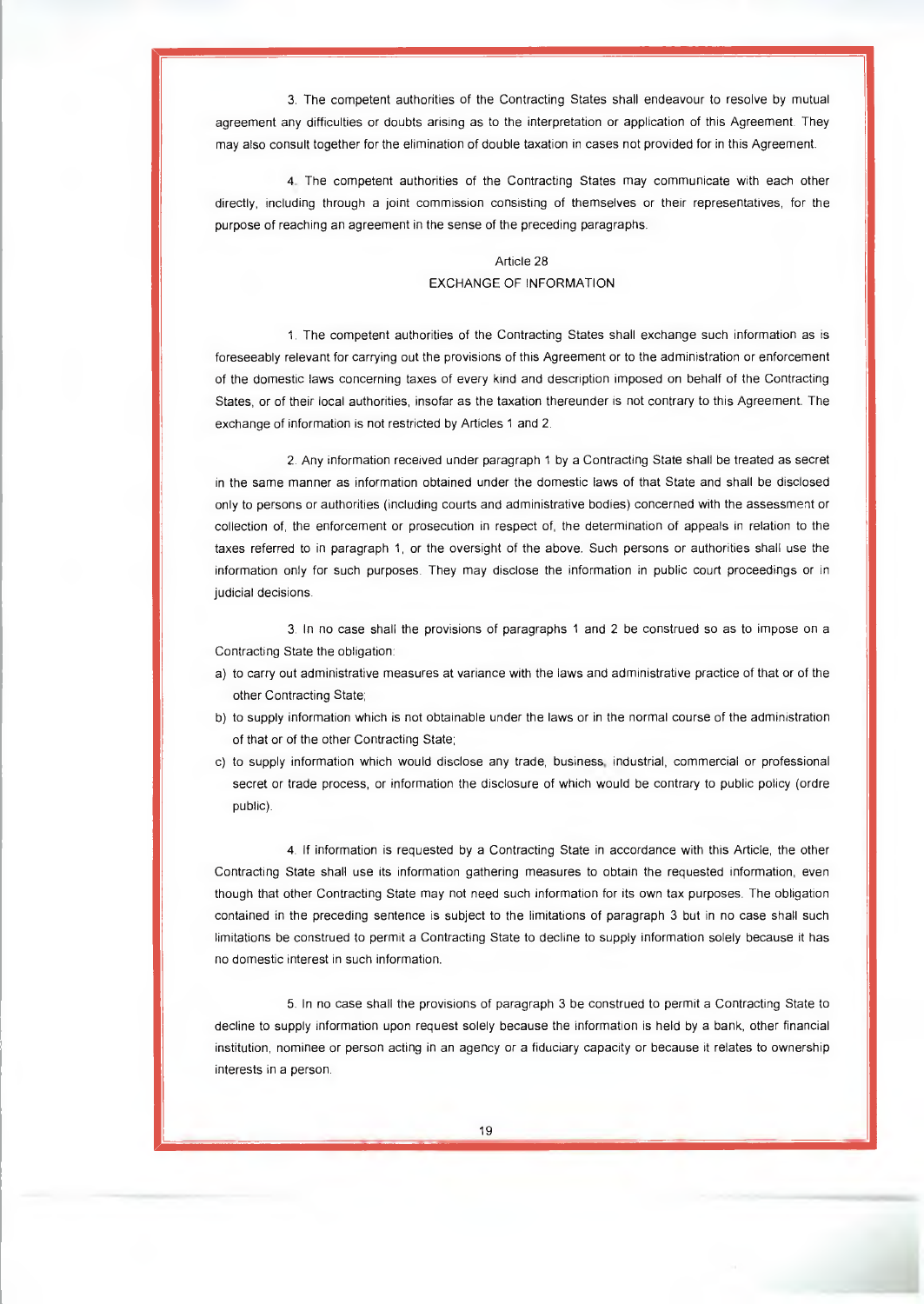#### Article 29

#### MEMBERS OF DIPLOMATIC MISSIONS AND CONSULAR POSTS

Nothing in this Agreement shall affect the fiscal privileges of members of diplomatic missions or consular posts under the general rules of international law or under the provisions of special agreements.

# Article 30

## ENTRY INTO FORCE

1. The Contracting States shall notify each other in writing, through diplomatic channels, that the procedures required by its law for the entry into force of this Agreement have been fulfilled. This Agreement shall enter into force on the thirtieth day after the date of the later of the two notifications.

2. This Agreement shall have effect:

a) in the case of Luxembourg:

- i) in respect of taxes withheld at source, to income derived on or after 1 January of the calendar year next following the year in which this Agreement enters into force;
- ii) in respect of other taxes on income, and taxes on capital, to taxes chargeable for any taxable year beginning on or after 1 January of the calendar year next following the year in which this Agreement enters into force;

b) in the case of Brunei Darussalam:

- i) in respect of taxes withheld at source, to income derived on or after the first day of January in the calendar year following the year in which this Agreement enters into force;
- ii) in respect of other taxes on income, to taxes chargeable for any year of assessment beginning on or after the first day of January of the second calendar year following the year in which this Agreement enters into force.

## Article 31

#### **TERMINATION**

1. This Agreement shall remain in force until terminated by a Contracting State. Either Contracting State may terminate this Agreement, through diplomatic channels, by giving notice of termination at least six months before the end of any calendar year beginning after the expiration of a period of five years from the date of its entry into force.

2. This Agreement shall cease to have effect:

a) in the case of Luxembourg:

- i) in respect of taxes withheld at source, to income derived on or after 1 January of the calendar year next following the year in which the notice is given;
- ii) in respect of other taxes on income, and taxes on capital, to taxes chargeable for any taxable year beginning on or after 1 January of the calendar year next following the year in which the notice is given;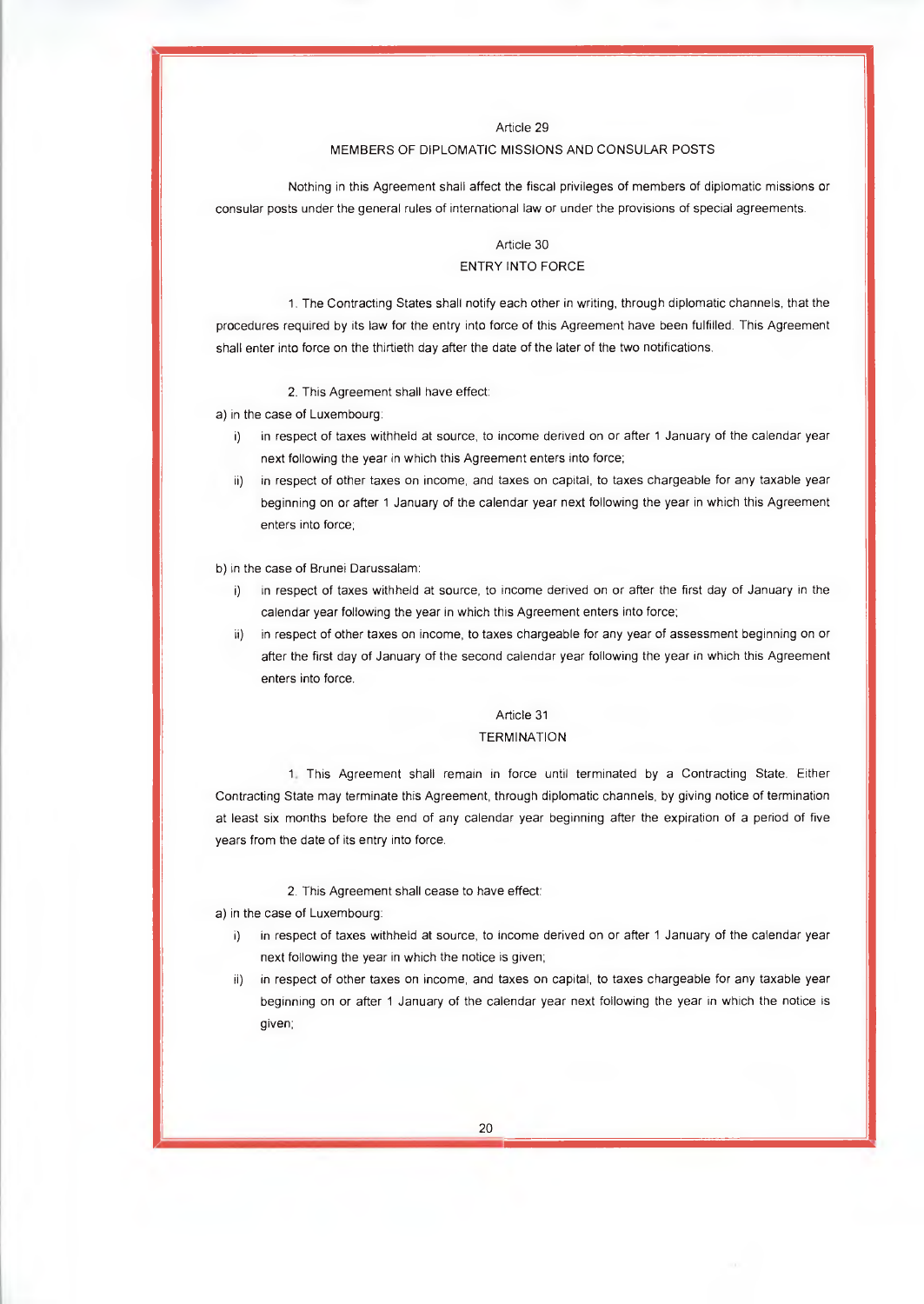b) in the case of Brunei Darussalam:

- i) in respect of taxes withheld at source, to income derived on or after the first day of January in the calendar year following the year in which the notice is given;
- ii) in respect of other taxes on income, to taxes chargeable for any year of assessment beginning on or after the first day of January of the second calendar year following the year in which the notice is given.

**IN WITNESS WHEREOF** the undersigned, being duly authorised thereto, have signed this Agreement.

Done in duplicate at Brussels this 14th day of July 2015 in the French, Malay and English languages, all the texts being equally authentic. In the case of divergence between the texts of this Agreement, the English text shall prevail.

For the Government of the Grand Duchy of Luxembourg

aun

For the Government of His Majesty the Sultan and Yang Di-Pertuan of

Brunei Darussalam Sur A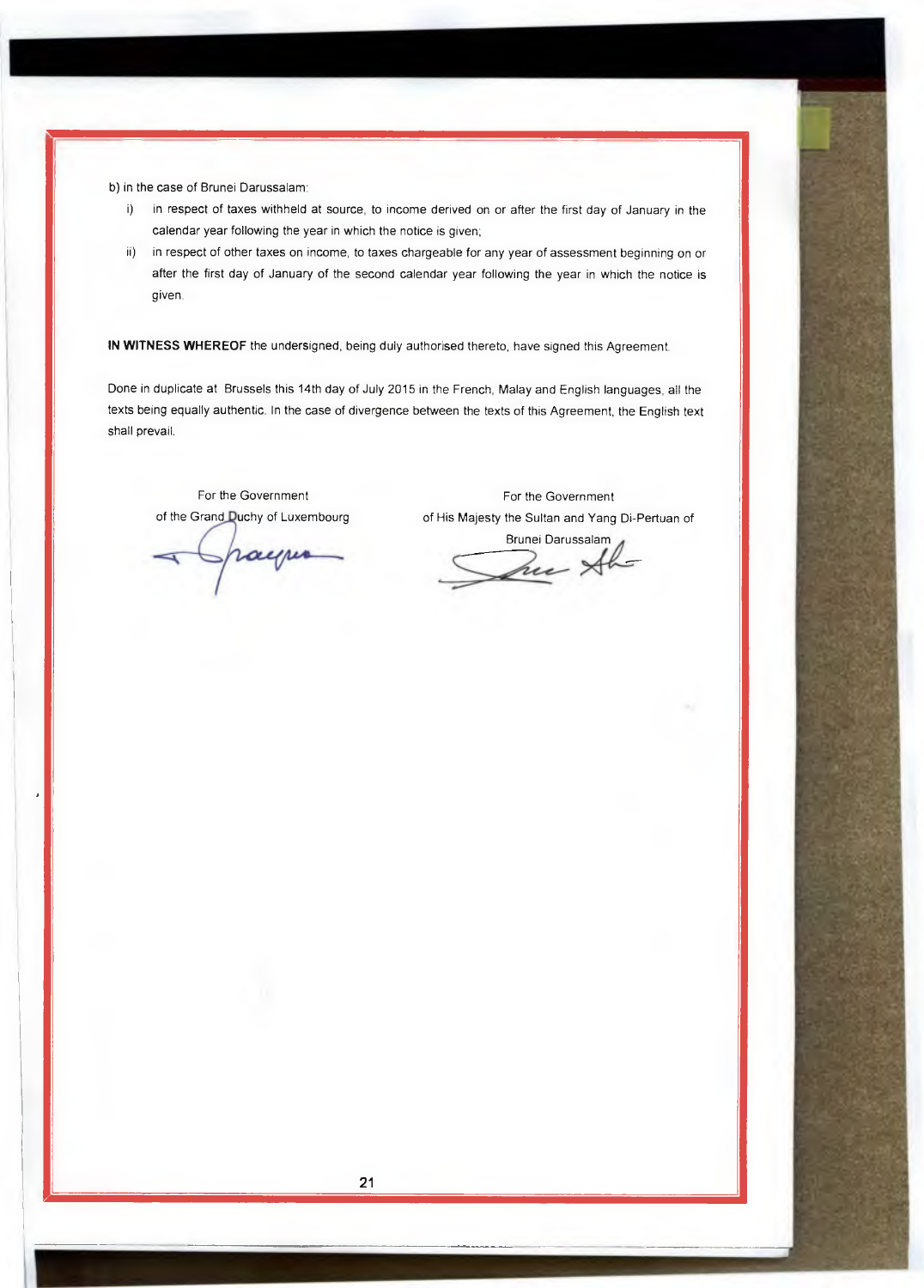#### **PROTOCOL**

At the moment of the signing of the Agreement between the Government of the Grand Duchy of Luxembourg and the Government of His Majesty the Sultan and Yang Di-Pertuan of Brunei Darussalam for the avoidance of double taxation and the prevention of fiscal evasion with respect to taxes on income and on capital, both sides have agreed upon the following provisions, which shall form an integral part of the Agreement:

#### **I. With reference to Article 4:**

- A collective investment vehicle which is established in a Contracting State and that is treated as a  $1_{+}$ body corporate for tax purposes in that Contracting State shall be considered as a resident of the Contracting State in which it is established and as the beneficial owner of the income it receives.
- 2. A collective investment vehicle which is established in a Contracting State and that is not treated as a body corporate for tax purposes in that Contracting State shall be considered as an individual who is resident of the Contracting State in which it is established and as the beneficial owner of the income it receives.
- 3. It is understood that the term "resident of a Contracting State" includes any statutory body constituted, or any governmental agency or institution wholly owned, by that Contracting State.

#### **II. With reference to Article 5, paragraph 2, subparagraph I):**

It is understood that the term "a building site, a construction, assembly or installation project" includes a dredging project.

#### **Ill. With reference to Article 7, paragraph 3, subparagraph a):**

When computing the taxable income of a permanent establishment situated in a Contracting State, the deductibility of expenses which are attributable to that permanent establishment shall be determined under the domestic law of that Contracting State.

#### **IV.** With reference to Article 10, paragraph 4:

In the case of Luxembourg, the term "dividends" includes the investor's share of the profit in a commercial, industrial, mining or craft undertaking, paid proportionally to the profits and by virtue of his capital outlay, as well as interest and payments on bonds, where, over and above the fixed rate of interest, a right of assignment is granted for supplementary interest varying according to the unretained earnings.

#### **V. With reference to Article 28:**

 $1.$ It is understood that the competent authority of the requested State shall provide on request of the competent authority of the requesting State the information for purposes referred to in Article 28.

2. The competent authority of the requesting State shall provide the following information to the competent authority of the requested State when making a request for information under the Agreement to demonstrate the foreseeable relevance of the information to the request:

- a) the identity of the competent authority;
- b) the identity of the person under examination or investigation;
- c) a statement of the information sought including its nature and the form in which the requesting State wishes to receive the information from the requested State;
- d) the tax purpose for which the information is sought;